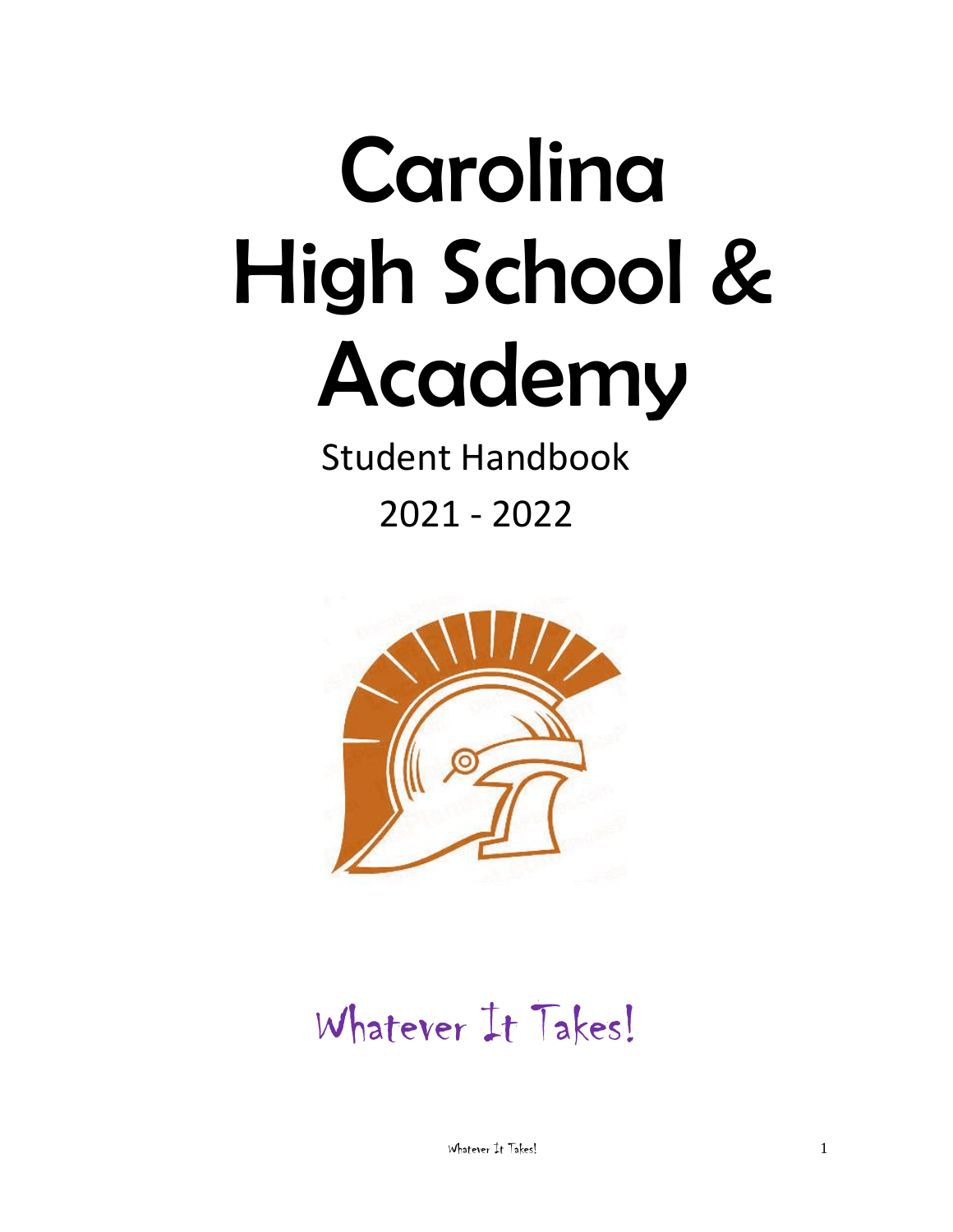#### **Trojan Creed**

I will conquer what has never been conquered. Defeat will not be in my creed I will believe where all those before me have doubted. I will always uphold the prestige, honor, and respect of my team and school. I have trained my mind and now my body will follow!

#### WHO AM I? I AM A TROJAN!

I will acknowledge the fact that I am an elite warrior who arrives at the cutting edge of the battle by any means at my disposal. I accept the fact that my team expects me to move further, faster and fight harder than our opponents. Never shall I fail my comrades, I will always keep myself mentally alert, physically strong and morally straight and I will shoulder more than my share of the task whatever it may be, 100% and more.

#### WHO AM I? I AM A TROJAN!

Gallantly will I show the world that I am a specially selected and well-trained warrior. My heart and my soul will be the fuel to carry my body when my limbs are too weary. I will never falter. I will never lose focus as long as there is hope in my mind and my heart still beats. I will never give in to the evil that is weakness, and I will fight that evil with my dying breath.

#### WHO AM I? I AM A TROJANI

Energetically will I meet my enemies, no one will challenge me, No one will stop me from my goal. I shall defeat them on the field of battle for I am better trained and will fight with all my might. Surrender is not a Trojan word. I will never leave a fallen comrade to fall at the hands of my enemy and under no circumstances will I ever surrender.

#### WHO AM I? I AM A TROJAN!

Readily will I display the discipline and strength required to fight on to my objective and I will complete my mission. I will rise when I have fallen. My enemy need not fear me but will respect me. If he does not, I will make him respect me with all I have to give.

#### Who AM I? I AM A TROJANI

History will remember my name and he will not have to be kind, for I will have denied his criticisms and put up my own praise. No one will define me. No one will tell me what I can achieve. No one will say I have not given all I have to give. No one will take my glory!

#### WHO ARE WE? WE ARE T-R-O-J-A-N-S!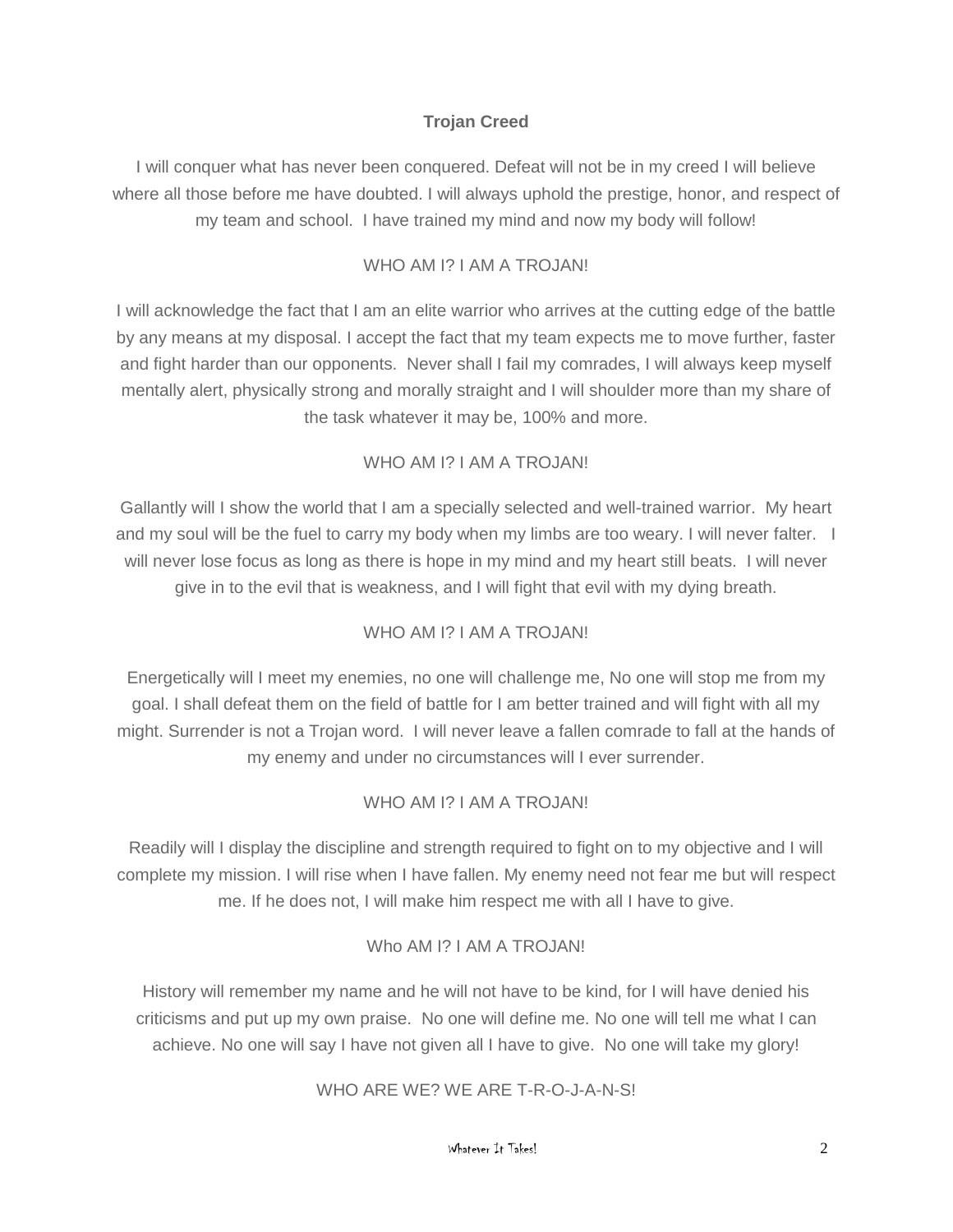# **Table of Contents**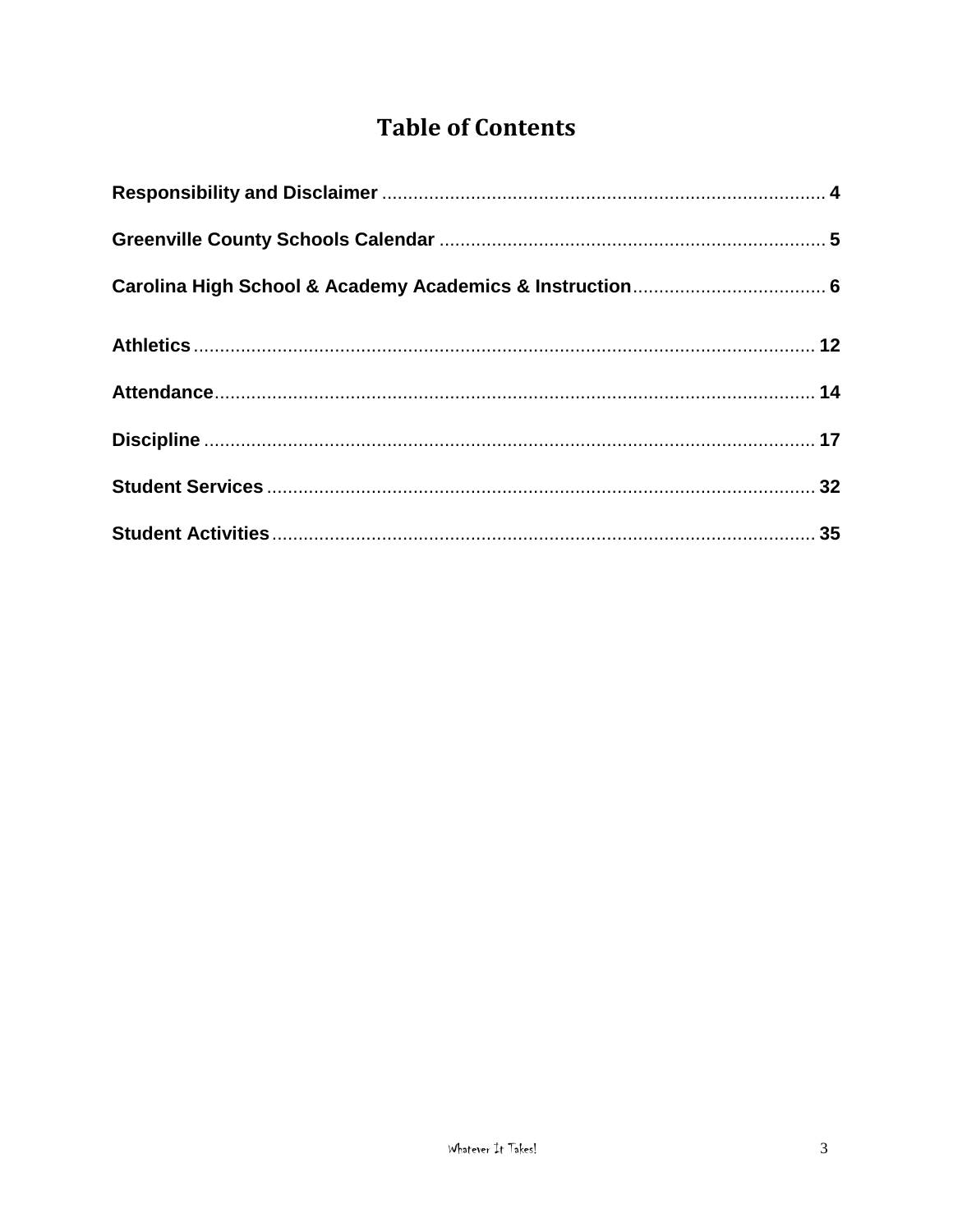# **Responsibility and Disclaimer**

#### **Student Responsibility for Handbook**

Students are responsible for reading this handbook and knowing its content. All students at Carolina High School are instructed to show this handbook to their parents/guardians. Any parent wishing to obtain a copy of the handbook can request a copy for the main office or access it on the school's website. Each student is issued access to the handbook at the beginning of the year. All students are expected to have access to the handbook.

#### **Disclaimer**

Neither this handbook nor any part of it should be construed as a contract itself. This handbook is not intended to be comprehensive. It is to serve as a guide for the students, parents, and faculty of Carolina High School. The school reserves the right to make changes or exceptions to statements in this handbook. Final interpretation of all school rules and regulations is left to the principal of the school. Discipline policies included in this publication are based on information at the time of printing.

#### **Sex & Handicap Discrimination**

Title IX of the Educational Amendments of 1972, prohibits discrimination against any student or employee on the basis of sex. Section 504, of the Rehabilitation Act of 1973, forbids discrimination against any student or employee on the basis of handicap. Greenville County Schools does not discriminate in admission or access to, or treatment and employment in, any of it programs or activities on the basis of sex, handicap, or other unlawful criteria such as age, race, religion, or national origin. Complaints about discrimination on the basis of sex, handicap, or other unlawful criteria should be taken to the local building principal or immediate supervisor with the objective of resolving the matter informally. If a complaint cannot be resolved in this manner, then established grievance procedures should be used. Student grievance procedures are contained in District Rule JCE, and employee grievance procedures are contained in District Rule GAE. Both of these procedures outlined are available in any principal's office. Further information about laws and regulations concerning sex, handicap, and other discrimination or about grievance procedures may be obtained from the district office**.**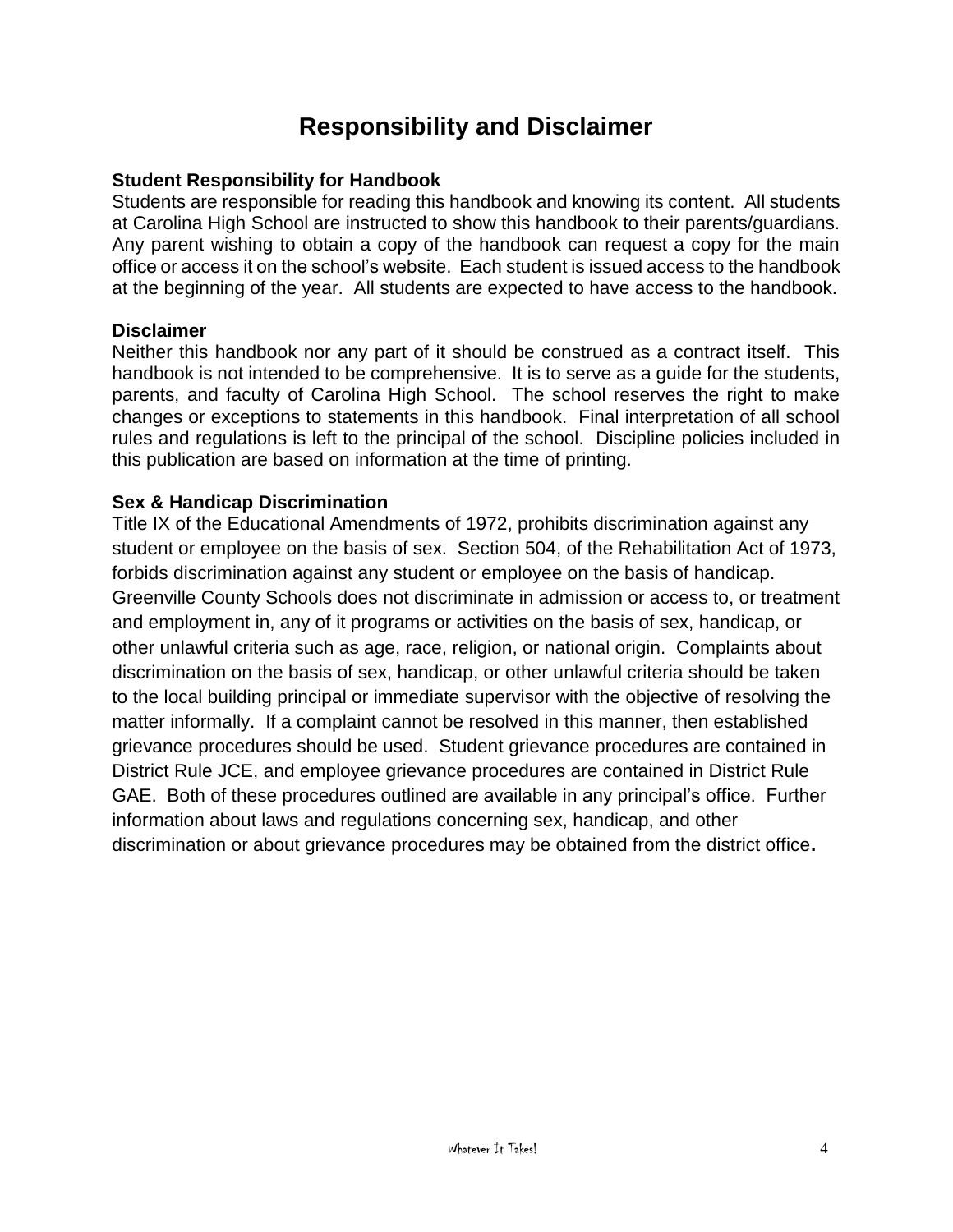## Greenville County Schools Student Calendar 2021-22

December 2020

| August 2021 |       |                |      |    |    |           |     |        |              | September 2021 |                 |    |       |     | October 2021   |    |        |    |    |       | November 2021 |                 |                |    |                     |       |      |    |       |              | December 2021 |                 |                             |       |    |             |    | January 2022 |                 |     |                |
|-------------|-------|----------------|------|----|----|-----------|-----|--------|--------------|----------------|-----------------|----|-------|-----|----------------|----|--------|----|----|-------|---------------|-----------------|----------------|----|---------------------|-------|------|----|-------|--------------|---------------|-----------------|-----------------------------|-------|----|-------------|----|--------------|-----------------|-----|----------------|
| s           |       |                | w    |    |    |           |     |        |              |                |                 |    |       | s   |                |    |        |    |    | s     | s             |                 |                | w  |                     | Е.    | s    | s  |       |              | w             |                 |                             | s     | s  | м           |    | w            |                 | F S |                |
|             |       | $\overline{a}$ | $-4$ |    |    | 6 7       |     |        |              |                | $1 \t2 \t3 \t4$ |    |       |     |                |    |        |    |    | 12    |               | $\mathbf{1}$    | $\overline{2}$ |    | $3 \quad 4 \quad 5$ |       |      |    |       |              |               |                 | $1 \quad 2 \quad 3 \quad 4$ |       |    |             |    |              |                 |     |                |
|             |       | 10             | 11   | 12 |    | $13 \t14$ | 6.  |        | $\mathbf{v}$ | R              | $\mathbf{a}$    | 10 | 11    |     | 3 <sub>4</sub> | Б. |        |    |    |       |               | $7 - 8$         | $\sim$         | 10 |                     | 11 12 | - 13 | B. |       | $\mathbf{B}$ |               | $\bullet$       |                             | 10 11 |    | $2 \quad 3$ |    |              | 6.              |     | 7 <sub>5</sub> |
|             | 15 16 | $+7$           | 18.  | 19 |    | 20 21     | 12  | 13     | 14           |                | 15 16 17 18     |    |       |     | 10 11 12       |    | 13     | 14 | 15 | 16    | 14            | 15 <sub>1</sub> | 16             | 17 | 18                  | 18    | 20   | 12 | 13    | 14           | 15            | 16              | $17$ 18                     |       |    | $9 - 10$    | 11 | 12           | 13              |     |                |
|             | 22 23 | 24.            | 25   | 26 | 27 | 28        | 19. | $20 -$ | 21           | $22 -$         | 23              |    | 24 25 | 17  | 181            |    | $20 -$ |    |    | 22 23 | $21 -$        | 22              | 23             | 24 | $26 -$              | 26    | 27   | 19 | 20    | 21           | 22            | 20.             |                             | 24 25 | 16 |             | 18 |              | 20 <sub>1</sub> |     | $21 \t 2$      |
|             |       | 29 30 31       |      |    |    |           | 26  | 27     | 28           |                | 29 30           |    |       |     | 24 25          | 26 | 27     | 2B |    | 29 30 | 28            |                 | 29 30          |    |                     |       |      |    | 26 27 | 28           | 29            | 30 <sub>1</sub> | 31                          |       |    | 23 24       | 25 |              |                 |     | $\rightarrow$  |
|             |       |                |      |    |    |           |     |        |              |                |                 |    |       | 211 |                |    |        |    |    |       |               |                 |                |    |                     |       |      |    |       |              |               |                 |                             |       |    | $30 \t31$   |    |              |                 |     |                |

#### **5K-12 Important Dates**

| 5K-12 School Start/End Dates     |                | Student Half-Days                    |         |
|----------------------------------|----------------|--------------------------------------|---------|
| <b>First Day</b>                 | August 17      | Half-Day                             | Dec     |
| Last Day                         | June 3         | Half-Days                            |         |
| <b>Student Holidays</b>          |                |                                      |         |
| Labor Day                        | September 6    | Grading Periods □<br>End 1st Quarter |         |
| <b>Teacher Professional Dev.</b> | October 18-19  |                                      | 0       |
| Thanksgiving Break               | November 24-26 | End 2nd Quarter                      | Ji      |
| <b>Winter Break</b>              | December 20-31 | End 3rd Quarter                      |         |
| <b>Teacher Professional Dev.</b> | January 14     | End 4th Quarter                      |         |
| <b>MLK Day</b>                   | January 17     |                                      |         |
| Student/Teacher Holiday          | February 18    | <b>Report Cards</b>                  |         |
| Presidents' Day                  | February 21    | 1st Report Card                      | $\circ$ |
| <b>Teacher Professional Dev.</b> | March 18       | 2nd Report Card                      | Ji      |
| Spring Break                     | March 21-25    | 3rd Report Card                      |         |
| Student/Teacher Holidays         | April 15 & 18  | 4th Report Card                      |         |
| <b>Memorial Day</b>              | May 30         |                                      |         |

| Half-Day                  | December 17 |
|---------------------------|-------------|
| Half-Days                 | June 2-3    |
| Grading Periods $\square$ |             |
| End 1st Quarter           | October 15  |
| End 2nd Ouarter           | January 13  |
| End 3rd Quarter           | March 17    |
| End 4th Quarter           | June 3      |
| <b>Report Cards</b>       |             |
| 1st Report Card           | October 21  |
| 2nd Report Card           | January 20  |
| 3rd Report Card           | March 30    |
| 4th Report Card           | Mailed      |

#### **Other Important Dates**

5K & First Grade Registration/2022-23 Dec. 6-10 4K Application/2022-23 Jan. 10 - March 11 High School Graduations • May 31, June 1-3

#### eLearning Days

As an eLearning District if it is necessary to close school on a day of student attendance due to inclement weather up to the first 3 and any subsequent days will be made up through elearning. The make-up will occur on the day of closure. (This statement required per State Department of Education interpretation of SC Statute 59-1-425)

#### **Religious Observances**

School officials cooperate with students and employees when they need to be absent to participate in religious observances. Students missing school are given an opportunity to make up work without penalty. Employees may use personal days (or vacation if applicable) to observe religious holidays.

#### **4K Calendar**

Link to 4K Calendar or Visit https://indd.adobe.com/ view/942cb218-7b79-4f33-b73f-89d367d82b5c

#### **Testing Calendar**

**Link to Important Testing Dates** or Visit http://tiny.cc/TestCal2021 Dates subject to change, check back regularly.



| February 2022    |           |              |        |                     |    |       |    |       | March 2022 |                 |           |    |    | April 2022 |       |          |                 |    |     |             |              | May 2022 |           |                     |    |          | <b>June 2022</b> |  |           |    |              |                                   | <b>July 2022</b> |       |    |    |          |        |               |         |         |
|------------------|-----------|--------------|--------|---------------------|----|-------|----|-------|------------|-----------------|-----------|----|----|------------|-------|----------|-----------------|----|-----|-------------|--------------|----------|-----------|---------------------|----|----------|------------------|--|-----------|----|--------------|-----------------------------------|------------------|-------|----|----|----------|--------|---------------|---------|---------|
| s                | м         |              | w      |                     | E. | s     | s  | м     |            | w               |           | н. | s  | s          | м     |          | w               |    |     |             | s            | м        |           | w                   |    | F S      |                  |  |           |    |              |                                   |                  |       | s  | м  |          | w      |               | F S     |         |
|                  |           |              |        | $1 \t2 \t3 \t4 \t5$ |    |       |    |       |            |                 | 1 2 3 4 5 |    |    |            |       |          |                 |    |     | $1 \quad 2$ | $\mathbf{1}$ |          |           | $2 \quad 3 \quad 4$ |    | $-6$ $-$ |                  |  |           |    |              | $\cdot$ $\times$ $\times$ $\cdot$ |                  |       |    |    |          |        |               |         | $1 \t2$ |
| $\sigma$         |           |              | $-8$   | 10                  |    | 11 12 |    | 6 7   |            |                 | 10        | 11 | 12 |            |       |          |                 |    | 789 |             | $\mathbf{a}$ |          | 10        | 11                  | 12 |          | 13 14            |  | $B = B$   |    | $\mathbf{a}$ | $\sim$                            | 10               | 11    | я. |    | <b>B</b> | $\sim$ | $\mathcal{F}$ | $8 \t9$ |         |
| 13 <sup>13</sup> | 14        | 15           | 16     | 17                  | 18 | 19    | 13 | 14    | 15         | 16              | 17        | 18 | 19 |            |       | 10 11 12 | 13              | 14 |     | 15 16       | 15           | 16       | 17        | 18                  | 19 |          | $20 \t 21$       |  | $12 - 13$ | 14 | 15           | $-16$                             |                  | 17 18 | 10 |    | 11 12    | 13     | 14            |         | 15 16   |
| 20 <sub>2</sub>  | 21        | $22^{\circ}$ | $23 -$ | 24                  |    | 26 26 | 20 | 21    | 22         | 23              | 24        | 25 | 26 | 17         |       | 39       | 20 <sub>1</sub> | 21 | 22  | 23          | 22           | 23       | 24        | 25                  | 26 |          | $27 - 28$        |  | 19 20     | 21 | 22           | 23.                               |                  | 24 25 | 17 | 18 | 19       | 20     | 21            |         | 22 23   |
|                  | $27 - 23$ |              |        |                     |    |       |    | 27 28 | 29         | 30 <sub>1</sub> | 31        |    |    |            | 24 25 | 26       | 27              | 28 | 29  | 30          | 29           |          | $30 + 31$ |                     |    |          |                  |  | 26 27     | 28 | 29           | 80                                |                  |       | 24 | 25 | 26       | 27     | 288.          |         | 29 30   |
|                  |           |              |        |                     |    |       |    |       |            |                 |           |    |    |            |       |          |                 |    |     |             |              |          |           |                     |    |          |                  |  |           |    |              |                                   |                  |       | 31 |    |          |        |               |         |         |

Greenville County Schools | 301 E. Camperdown Way, Greenville, SC 29601 | 864-355-3100 | greenville.k12.sc.us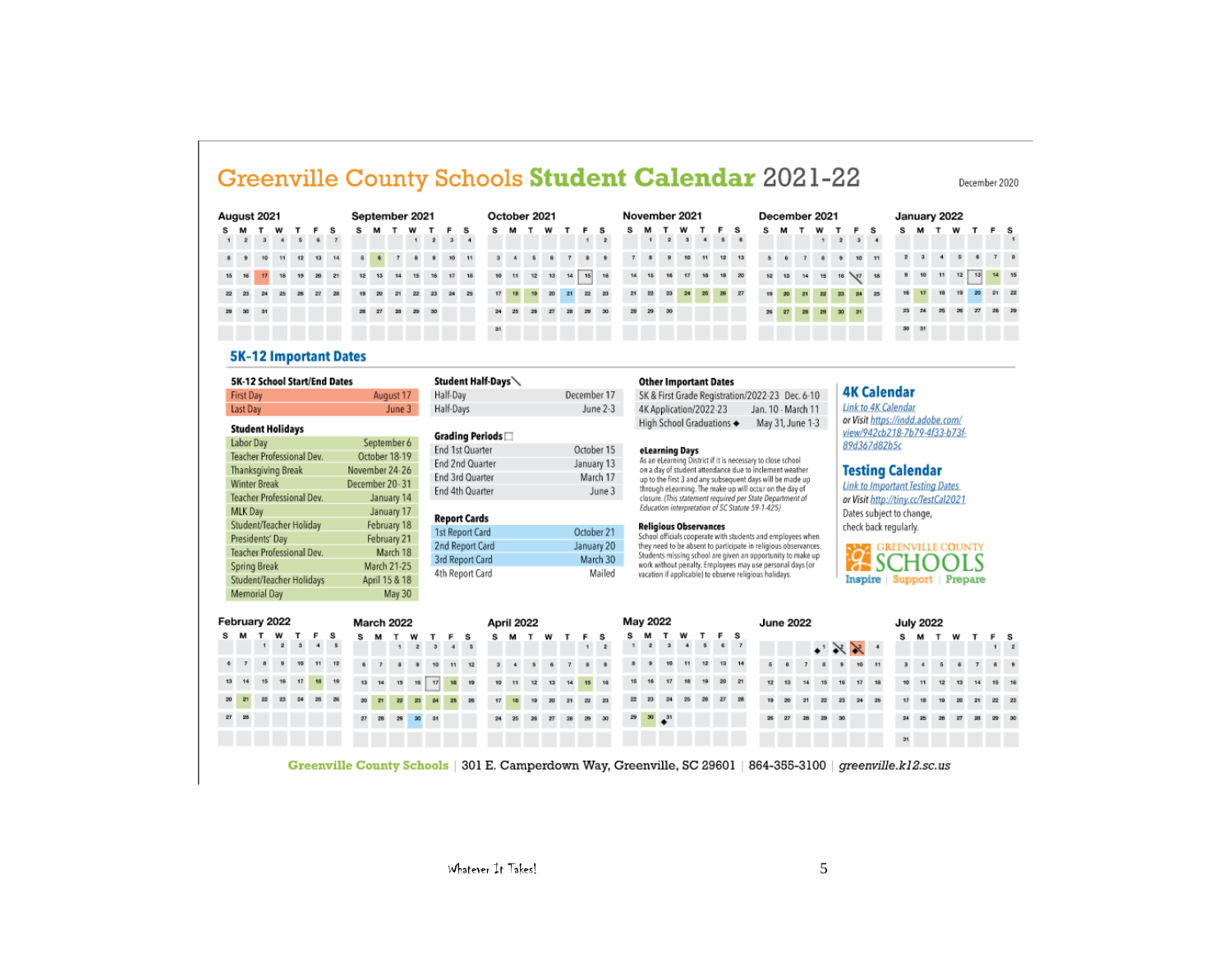# **Carolina High School & Academy Academics & Instruction**

#### **Vision**

To create a culture in which the school and community foster academic excellence and the social development of all students in a safe and inviting learning environment.

#### **Mission**

To help students reach their full potential through engaging experiences that are academically excellent and socially equitable.

#### **Carolina High School & Academy Beliefs**

- We believe that we can empower students to succeed as lifelong learners through individual and collaborative efforts.
- We believe that all students will adhere to and reach the high expectations we set forth and model.
- We believe that our diversity and challenges will make us stronger and not be an obstacle or excuse in our way.
- We believe that we will treat all members of our school, our community and our stakeholders with the respect and dignity they deserve.
- We believe our students and our parents are our customers and we will serve them to the best of our abilities, creating a dynamic partnership.

#### **Motto**

Whatever It Takes!

#### **Alma Mater**

Oh, we love thee, Carolina To victory and song That so proudly stands today; example and Carolina live forevermore. And we will sing thy praises Oh cheers for days gone by, As we go along our way. We'll hold her honor high And thy light be bright and clear, For we love thee Carolina As we tread the path of knowledge That so proudly stands today, To our goals that we seek here. And we will not forget O let us cheer her on Though we be far, far away.

May our ideals high be lifted And shout her praises ever to the sky.

#### **Characteristics of a CHS Ideal Graduate:**

| Accountable             | <b>Goal Driven</b> |
|-------------------------|--------------------|
| Civic Minded            | Passionate         |
| Collaborative           | Professional       |
| Creative                | Self-Advocate      |
| <b>Critical Thinker</b> | <b>Work Ethic</b>  |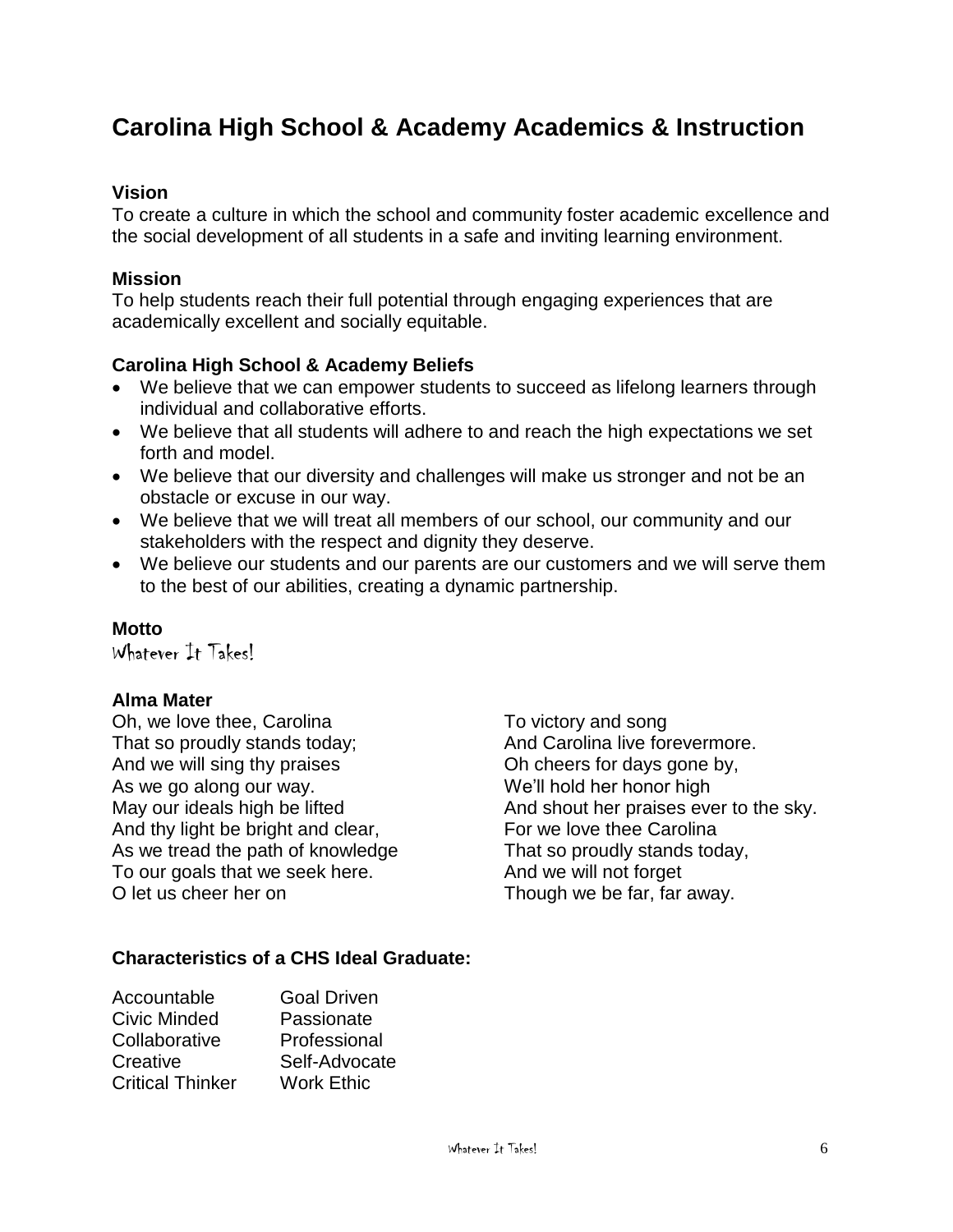# *Carolina High School Bell Schedules*

## **Regular Schedule**

| 8:35  |       | First Bell          |
|-------|-------|---------------------|
| 8:40  |       | <b>Warning Bell</b> |
| 8:45  | 10:20 | First Period        |
| 10:20 | 10:25 | Movement            |
| 10:25 | 12:00 | Second Period       |
| 12:00 | 12:05 | Movement            |
| 12:05 | 12:35 | <b>First Lunch</b>  |
| 12:35 | 12:40 | Movement            |
| 12:40 | 2:10  | <b>Third Period</b> |
| 12:05 | 12:45 | <b>Third Period</b> |
| 12:45 | 12:50 | Movement            |
| 12:50 | 1:20  | Second Lunch        |
| 1:20  | 1:25  | Movement            |
| 1:25  | 2:10  | <b>Third Period</b> |
| 12:05 | 1:35  | <b>Third Period</b> |
| 1:35  | 1:40  | Movement            |
| 1:40  | 2:10  | <b>Third Lunch</b>  |
| 2:10  | 2:15  | Movement            |
| 2:15  | 3:45  | Fourth Period       |

## **Half Day Schedule**

| 8:35  |       | First Bell           |
|-------|-------|----------------------|
| 8:40  |       | <b>Warning Bell</b>  |
| 8:45  | 9:45  | <b>First Period</b>  |
| 9:45  | 9:50  | Movement             |
| 9:50  | 10:50 | Second Period        |
| 10:50 | 10:55 | Movement             |
| 10:55 | 11:55 | <b>Third Period</b>  |
| 11:55 | 12:00 | Movement             |
| 12:00 | 1:00  | <b>Fourth Period</b> |
| 1:00  |       | Dismissal            |
|       |       |                      |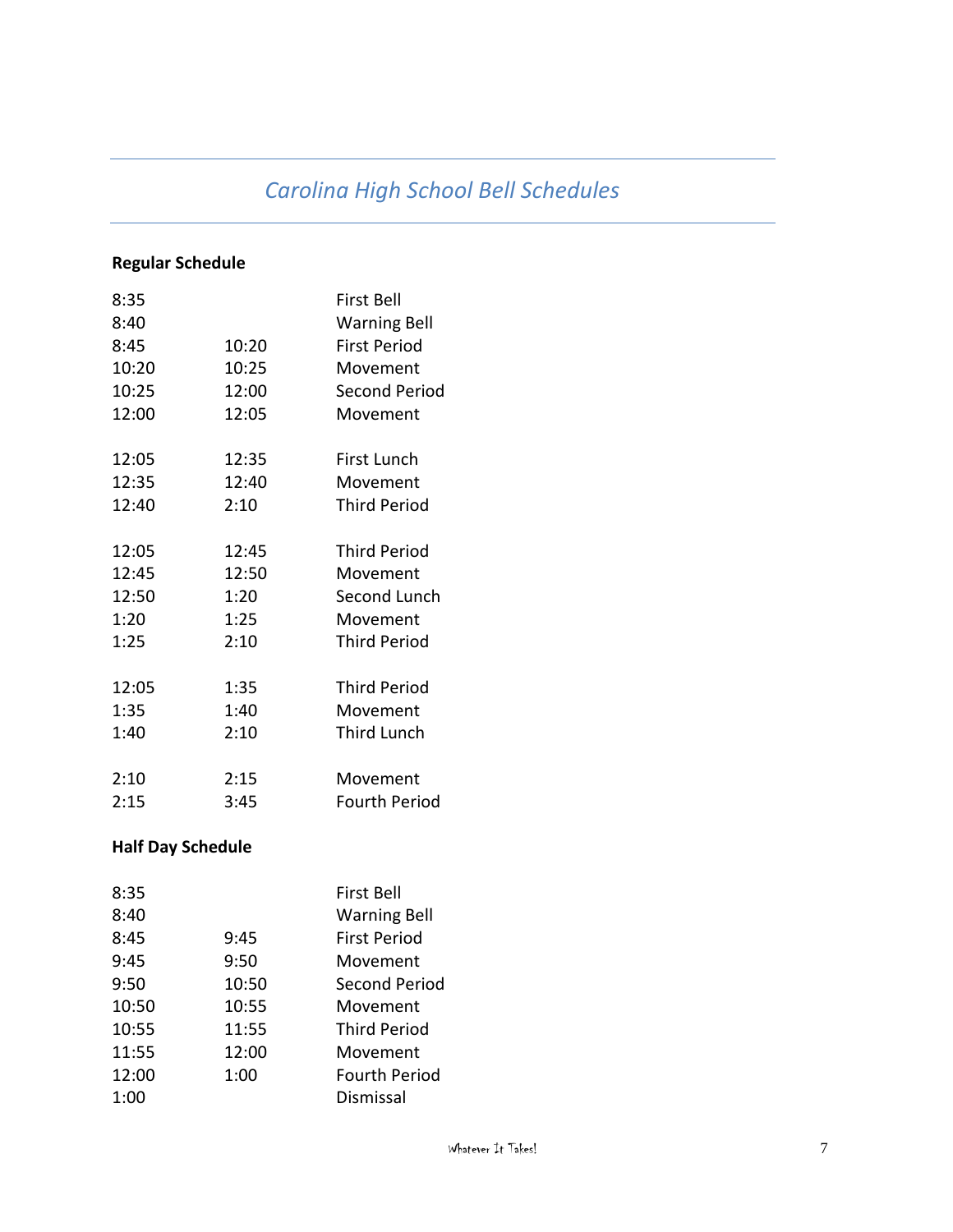## **Advisory Period**

| 8:35                                                      |                                                    | <b>First Bell</b>                                                                                                         |
|-----------------------------------------------------------|----------------------------------------------------|---------------------------------------------------------------------------------------------------------------------------|
| 8:40<br>8:45<br>10:00<br>10:05<br>11:20<br>11:25<br>11:55 | 10:00<br>10:05<br>11:20<br>11:25<br>11:55<br>12:00 | <b>Warning Bell</b><br><b>First Period</b><br>Movement<br><b>Second Period</b><br>Movement<br><b>Advisory</b><br>Movement |
| 12:00                                                     | 12:30                                              | First Lunch                                                                                                               |
| 12:30                                                     | 12:35                                              | Movement                                                                                                                  |
| 12:35                                                     | 2:05                                               | <b>Third Period</b>                                                                                                       |
| 12:00                                                     | 12:40                                              | <b>Third Period</b>                                                                                                       |
| 12:40                                                     | 12:45                                              | Movement                                                                                                                  |
| 12:45                                                     | 1:15                                               | Second Lunch                                                                                                              |
| 1:15                                                      | 1:20                                               | Movement                                                                                                                  |
| 1:20                                                      | 2:05                                               | <b>Third Period</b>                                                                                                       |
| 12:00                                                     | 1:30                                               | <b>Third Period</b>                                                                                                       |
| 1:30                                                      | 1:35                                               | Movement                                                                                                                  |
| 1:35                                                      | 2:05                                               | <b>Third Lunch</b>                                                                                                        |
| 2:05                                                      | 2:10                                               | Movement                                                                                                                  |
| 2:10                                                      | 3:45                                               | <b>Fourth Period</b>                                                                                                      |
| <b>Pep Rally Schedule</b>                                 |                                                    |                                                                                                                           |
| 8:35<br>8:40<br>8:45<br>10:05<br>10:10<br>11:30           | 10:05<br>10:10<br>11:30<br>11:35                   | <b>First Bell</b><br><b>Warning Bell</b><br>First Period<br>Movement<br><b>Second Period</b><br>Movement                  |
| 11:35                                                     | 12:05                                              | <b>First Lunch</b>                                                                                                        |
| 12:05                                                     | 12:10                                              | Movement                                                                                                                  |
| 12:10                                                     | 1:30                                               | <b>Third Period</b>                                                                                                       |
| 11:35                                                     | 12:15                                              | <b>Third Period</b>                                                                                                       |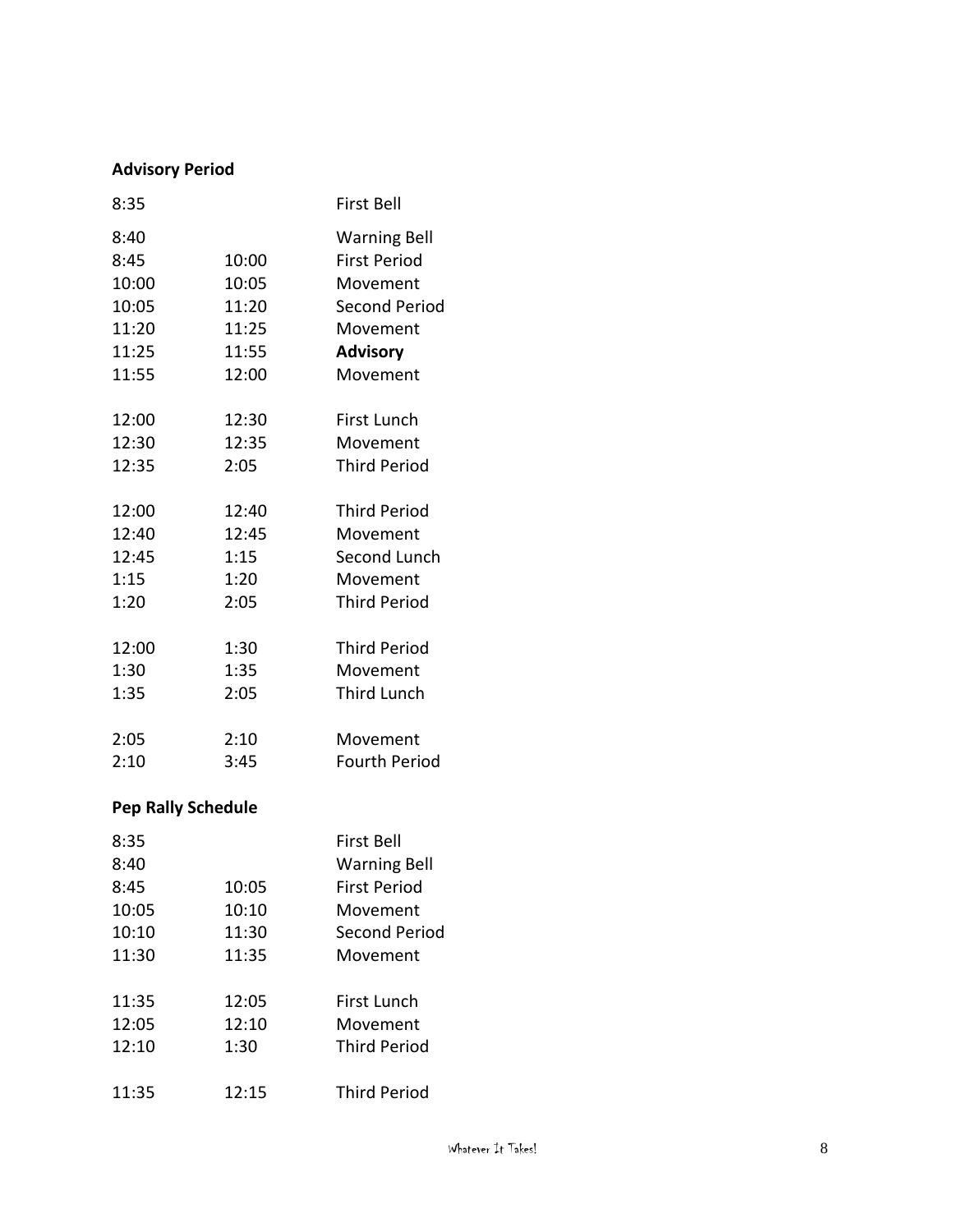| 12:15 | 12:20 | Movement            |
|-------|-------|---------------------|
| 12:20 | 12:50 | Second Lunch        |
| 12:50 | 12:55 | Movement            |
| 12:55 | 1:30  | <b>Third Period</b> |
|       |       |                     |
| 11:35 | 12:55 | <b>Third Period</b> |
| 12:55 | 1:00  | Movement            |
| 1:00  | 1:30  | Third Lunch         |
|       |       |                     |
| 1:30  | 1:35  | Movement            |
| 1:35  | 3:00  | Fourth Period       |
| 3:00  | 3:05  | Movement            |
| 3:05  | 3:45  | Pep Rally           |
|       |       |                     |

#### **Promotion Requirements**

Listed below are the high school promotion requirements as prescribed by the School District of Greenville County and the South Carolina Education Improvement Act.

- To be classified as a tenth grader, a student must have earned at least five (5) units of credit distributed as follows:
	- o One unit of English
	- o One unit of Mathematics
	- o Three additional units
- To be classified as an eleventh grader, a student must have earned at least eleven (11) units of credit distributed as follows:
	- o Two units of English
	- o Two units of Mathematics
	- o One unit of Science
	- o Six additional units
- To be classified as a twelfth grader, a student must have earned at least seventeen (17) units of credit and be enrolled in all courses required for graduation. Units earned must be distributed as follows:
	- o Three units of English
	- o Three units of Mathematics
	- o Two units of Science
	- o Nine additional units

Students and parents are encouraged to discuss the number of units earned or need to earn with the guidance counselor.

#### **Graduation Requirements**

The School District of Greenville County awards credits or units in grades 9 through 12. Students may earn credits, with school approval, for graduation in the following ways: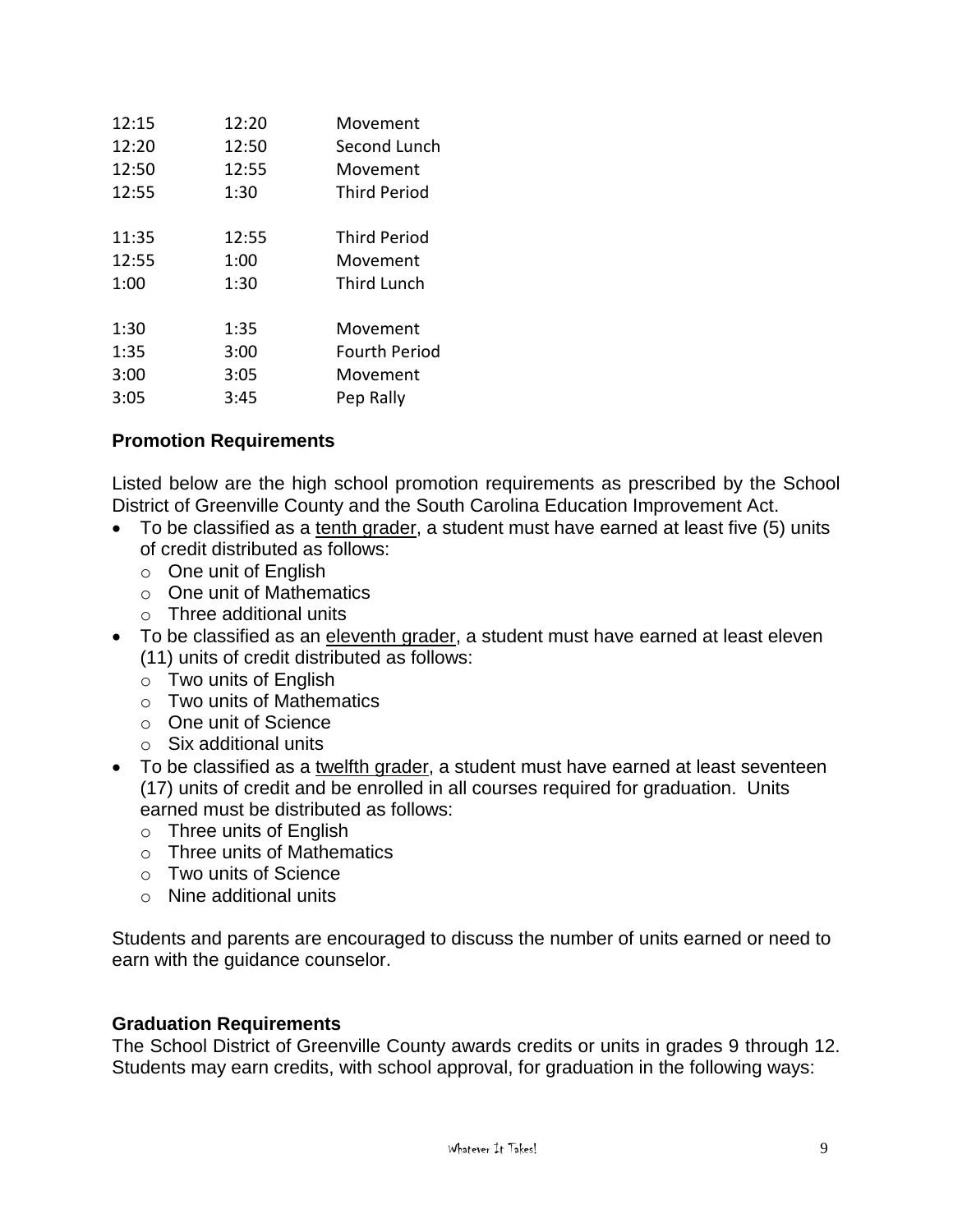- High School Course Work
- Virtual High School
- Accredited Summer School Courses

## **Diploma**

State Diploma requires 24 units for all students. Participation in additional standardized testing may be required.

• Approved Correspondence

• Career Center Courses

**Courses** 

| <b>Subject Area</b>                      | <b>Units</b> |
|------------------------------------------|--------------|
| English                                  |              |
| Math                                     |              |
| Science                                  | 3            |
| U.S. History and Constitution            |              |
| Economics                                | 0.5          |
| Government                               | 0.5          |
| <b>Other Social Studies</b>              |              |
| Foreign Language                         |              |
| <b>Computer Science</b>                  |              |
| <b>Physical Education or Junior ROTC</b> |              |
| <b>Electives</b>                         |              |
| TOTAL                                    |              |

#### **Grading Scale**

| А | $90 - 100$ |                      | $60 - 69$ |
|---|------------|----------------------|-----------|
| В | $80 - 89$  | (Partial GPA Credit) | $50 - 59$ |
|   | $70 - 79$  | (No GPA Credit)      | $0 - 49$  |

#### **Grading Point Average Calculation**

- High school students will receive a numeric grade for each subject based on the grading scale.
- The numeric grade and category of the course will determine the quality points earned for each subject.
- College Prep courses earn the base weight. Honors, dual credit, AP courses have higher values.
- Grades earned will be calculated on the statewide grading scale.
- Students with a GPA between 2.8 and 3.0 who are concerned about scholarship eligibility may request hand calculations from the school counselor.

#### **Salutatorian**

The honor of Salutatorian is bestowed upon the senior with the second highest cumulative grade point average earned for high school coursework. Rank in class will be determined by School District Rule IHC(R).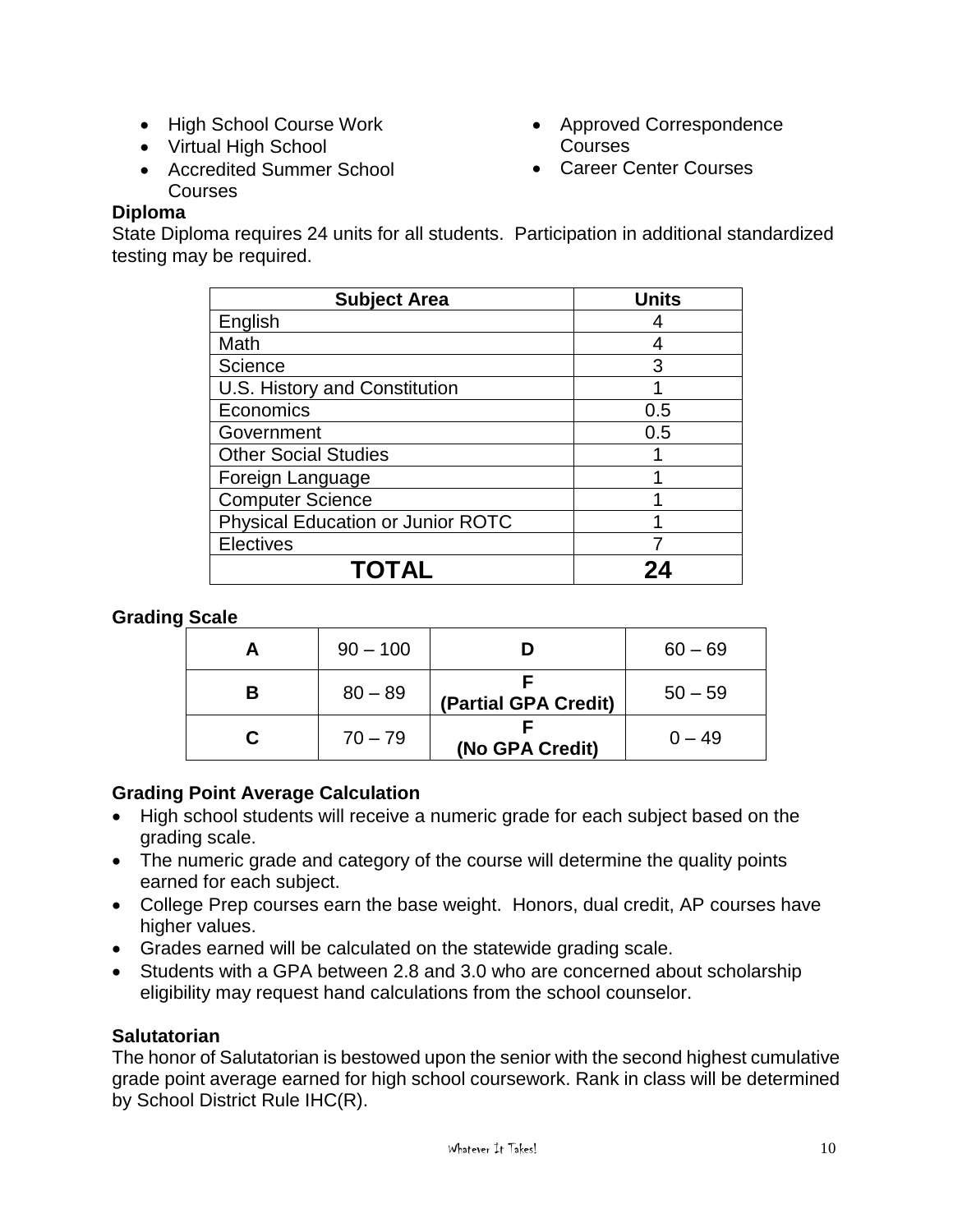#### **Valedictorian**

The honor of Valedictorian is bestowed upon the senior with the highest cumulative grade point average earned for high school coursework. Rank in class will be determined by School District Rule IHC(R).

#### **Report Cards**

- Students will receive four report cards via Backpack during the school year; one for each nine-weeks grading period.
- A student must achieve a grade of 60 or higher to receive passing credit for any one course.

#### **Exam Policy**

- Exams will be administered at the exam scheduled times.
- Course exams will count 10 % (20% for EOC exams) of the student's overall grade.
- The principal may grant permission for a final exam to be rescheduled if the student can present clear documentation of an unusual circumstances or critical need.

#### **Late Work, Tutoring, and Remediation:**

Trojan Time is a program that offers tutoring, remediation, and opportunities for students to make-up late work. Trojan Time is held after school on Mondays, Tuesdays, Thursdays, and Fridays from 4:00 p.m. to 5:00 p.m. and before school on Wednesdays from 7:45 a.m. to 8:30 a.m.

- o Students must attend a Trojan Time session to submit any late work. Failure to attend may result in a 0 for the assignment.
- o Students are responsible for collecting assignments from teacher(s) prior to attending Trojan Time.
- o Students are responsible for submitting assignments by the following date of each quarter:
	- September 22
	- October 15
	- November 23
	- January 11
	- **E** February 17
	- March 17
	- April 22
	- May 20 (Seniors only)
	- $\blacksquare$  May 27

Failure to submit work by the above cutoff dates will result in a 0 for the assignment(s).

o Students are expected to follow all school procedures while attending the tutoring program.

#### **Make-up Work Policy**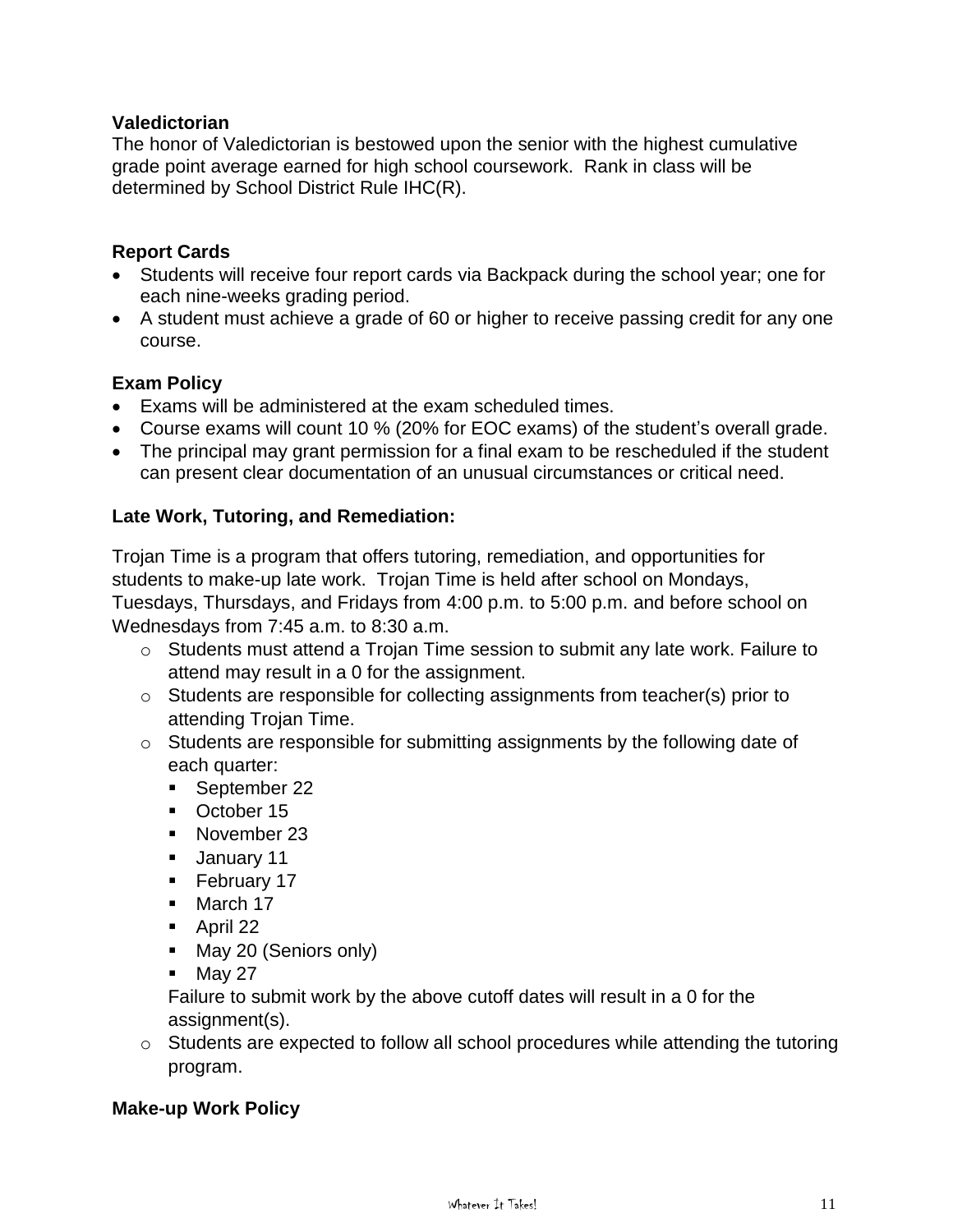- If a student is absent, this follows the make-up work policy:
	- $\circ$  The student gets the number of days absent plus one day
	- $\circ$  The make-up work policy takes place when a student is absent for any reason (ISS, OSS, etc.)

# **Athletics**

#### **Expectations of Athletes**

Carolina High School & Academy athletes have a duty to:

- Achieve maximum academic performance in all of their classes
- Follow all rules established by the coach(es) for their sport, the athletic department, the school, the school district, and the South Carolina High School League.
- Make a full commitment to their team and their teammates by hard work, cooperation, conscientious practice and planning, mental and physical preparedness, regular attendance at practices and games, and a winning attitude achieved by incorporating team play, ethical conduct, sportsmanship and fairness.

#### **Eligibility for Athletics**

- To be eligible in the first semester a student must pass a minimum of five (5) Carnegie units applicable toward a high school diploma during the previous year. At least two (2) units must have been passed during the second semester or summer school and have an overall passing average.
- To be eligible for sports in the second semester a student must pass two (2) Carnegie units applicable toward diploma during the first semester if they were ineligible at the start of school. If they were eligible at the start of school, they only have to pass four (4) at the semester point and have an overall passing average.

#### **Required Forms for Athletics**

- State certified birth certificate (one time only; copy will be kept on file)
- Physical examination (each year dated after April 1st)
- Parental permission (each year)
- Purchase athletic insurance (each year)
- Students will not be allowed to either practice or become a member of a team without this coverage.
- Because this policy is mandatory, it covers only injuries received during practice for or participating in a high school sport.
- This required policy should not be confused with the school time/24-hour plan which is optional and covers all school time injuries including all athletic injuries except football.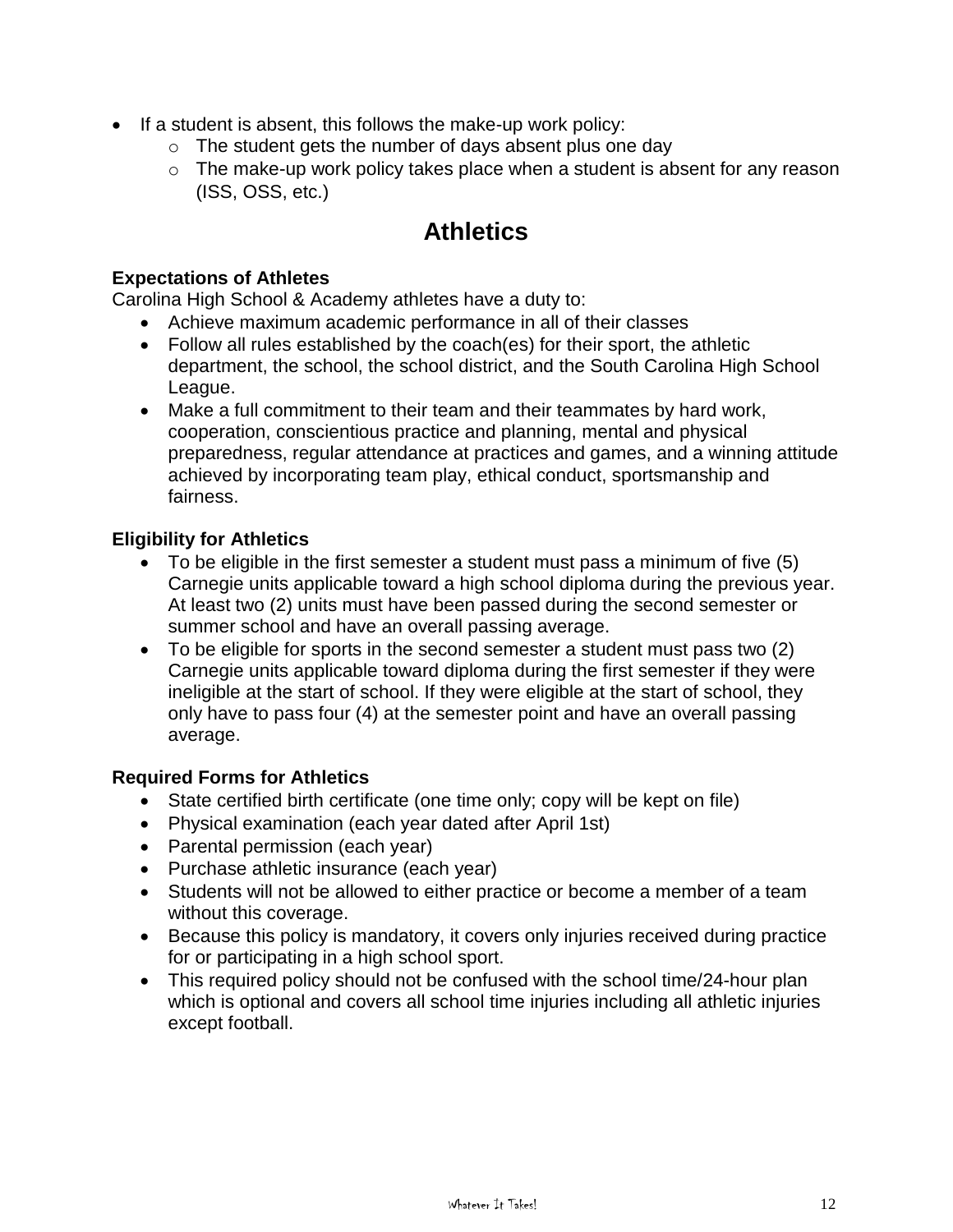# **Attendance**

#### **Greenville County Schools Attendance Policy**

- All children are required to attend a public or private school or kindergarten beginning at age five and continuing until their seventeenth birth date.
- Students are counted present only when they are actually in school, on homebound instruction, or present at an activity authorized by the school principal.
- The school year consists of **180** school days. To receive credit, students must attend at least **170** days of the school year and at least 85 days of a semester course (1 unit ), or 42 days for a quarter course (1/2 unit), as well as meet all minimum requirements for each course.
- As mandated by law, high school credit may be denied if the student has more than ten (10) absences in a yearlong course five (5) absences in a semester course and three (3) absences in a quarter course, regardless of academic performance in the class.
- If the student has more than ten (10) absences in a yearlong course five (5) absences in a semester course and three (3) absences in a quarter course, regardless of academic performance in the class may earn a failing grade for the course due to Failure Due to Attendance (FA). Students may make up unexcused absences, information is provided below in the Seat Time Recovery information.
- A student may request a waiver for absences over the five or three day rule if there are extenuating circumstances.
- It is important that the student provide notes for every absence. Medical excuses signed by a licensed physician, court appearances, and school authorized absences are not counted against a student when considering credit.
- All absences shall be recorded as excused or unexcused by the principal (or his designee) in accordance with the following guidelines:
	- o Lawful Absences
		- **•** Personal illness of a child shall be verified by statement from the parent or a physician.
		- **EXEDENT Absences for chronic or extended illness will be approved only when** verified by a physician's statement.
		- Serious illness or death of an immediate family member shall be verified by a statement from the attending physician.
		- Absences for religious holidays shall be requested in advance. Such requests must be made to the principal in writing.
		- Absences for extreme hardships may be approved by the principal. Such approval should be prearranged whenever possible.
	- o Unlawful Absences
		- Any student absence, with or without the knowledge of the parent, which does not meet the conditions for a lawful absence shall be counted as unlawful.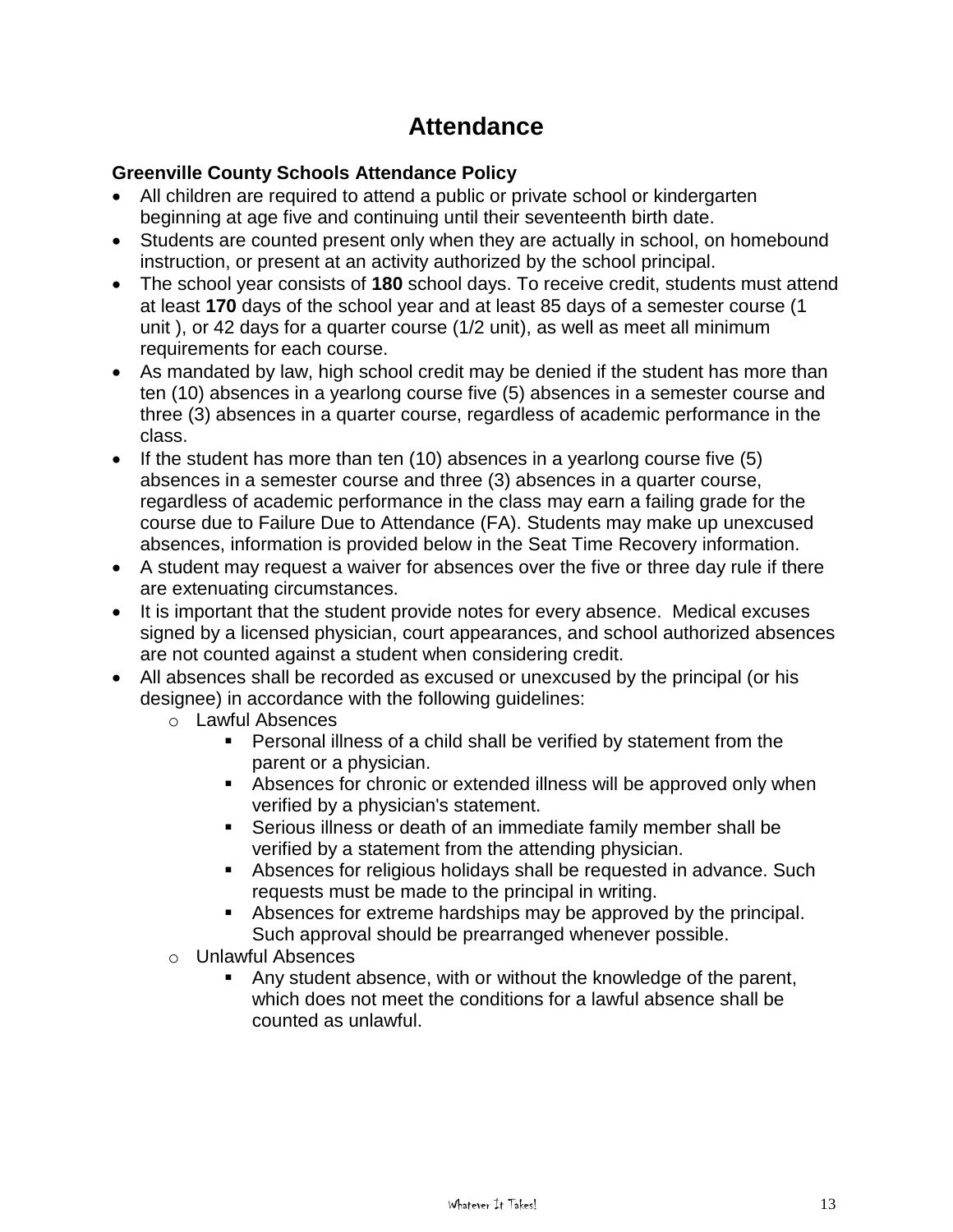#### **Carolina High School & Academy Attendance**

- Daily attendance will be recorded during each class period.
- The school's automated system will call students' homes to notify parents of the student's absence.
- Parents should notify the attendance clerk of absences and any address or telephone number changes.
- The attendance clerk's record of attendance is the official record used to grant or deny academic credit.

#### **Chronic Illness**

- Students who suffer from a chronic illness or a medical condition that is being treated by a doctor should provide a physician's note advising the school of the student's condition, i.e. asthma, diabetes.
- The note will be placed in the student's attendance file. Thereafter, if the student is absent due to this medical condition, a parent note referring to the doctor's note on file may be sent so that it will not be necessary to go to the doctor each time a relapse occurs.
- The student should then bring a parent note. All absences must have some form of verification.
- The chronic illness verification note must be updated annually.

#### **Homebound**

- Students who cannot attend school because of mental or physical illness, an accident, or pregnancy should apply for homebound instruction.
- The students will not have absences count against them provided they complete all academic requirements.
- Any questions regarding homebound instruction should be directed to the guidance office.

#### **Tardy to School**

- All students tardy to school must report directly to the front office in order to be admitted to class*.*
- Tardiness due to a late bus is excused.
- Any student more than 45 minutes late to class shall be counted absent for attendance credit purposes.

#### **Tardy to Class**

Students are expected to be on time to all classes.

- 1st Tardy: Conversation with designated person
- 2nd Tardy: Conversation with designated person
- 3rd Tardy: Student makes phone call home to parent
- 4th Tardy and all subsequent tardies: Student makes phone call home and assigned detention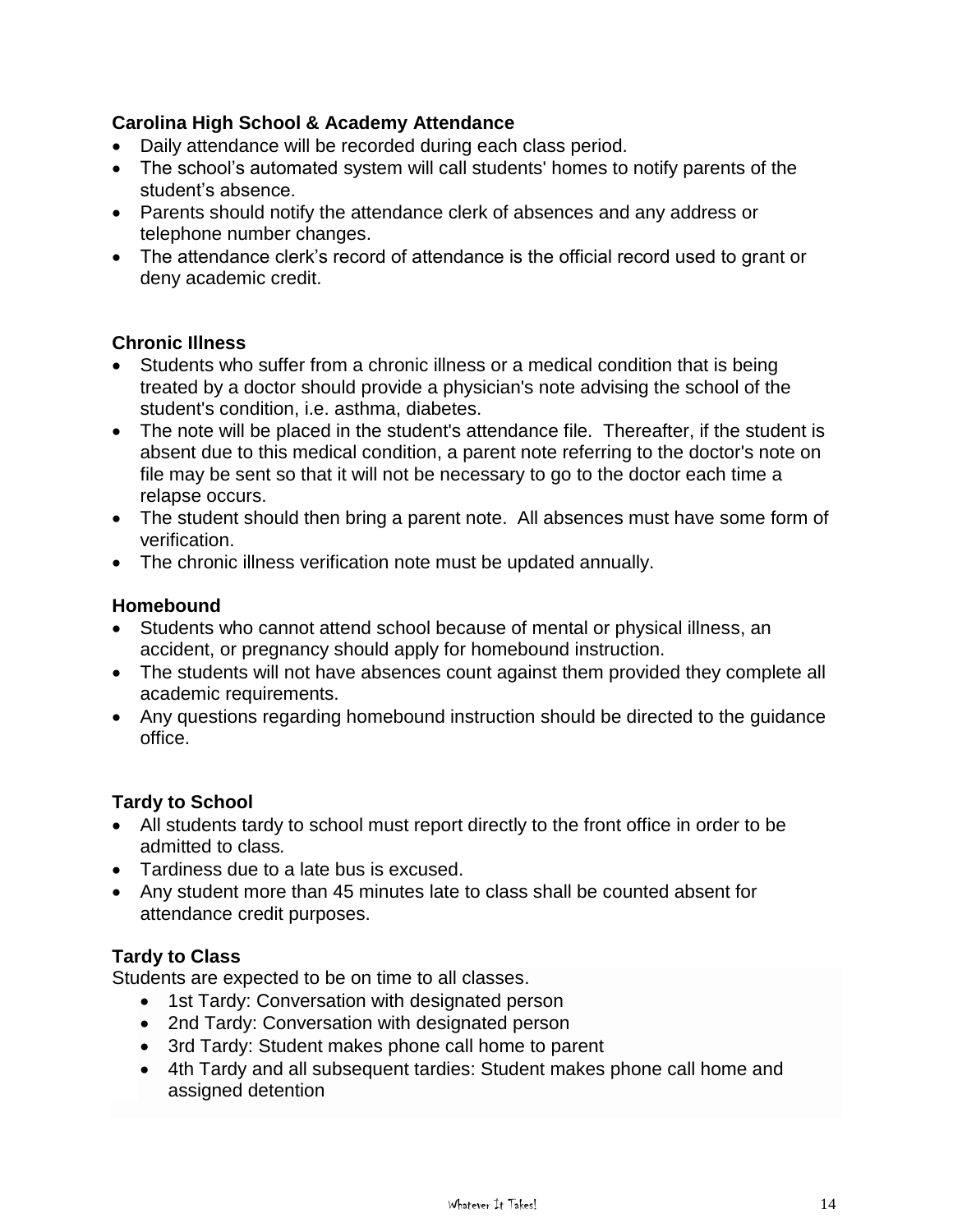Notes concerning tardy policy:

- Students should be coded as unexcused tardy by the teacher
- Students with bus tardies or excused tardies will be coded accordingly by administrators, counselors, or front office staff. Students who report to class ten minutes later than bus arrival time will be counted as tardy.
- Tardies are cumulative and not by period or day
	- $\circ$  Example: A student late to 1<sup>st</sup> and 3<sup>rd</sup> periods in one day will have two tardies and be on step 2
- Tardies will reset every nine weeks or any time a student can go four consecutive weeks without being tardy
- Teachers cannot hold students after class causing them to be late to their next class period

#### Detention:

- Students earn detention for their fourth tardy and consecutive tardies after the fourth
- Detention will take place on Mon, Tues, Thurs, Fri from 3:50-4:30
	- o Students will be assigned a date to serve detention
	- $\circ$  Students must be in the room by 3:50 and will not be permitted to enter late
- Students who do not show up will receive a referral for a detention violation

## **Early Dismissal Eligibility**

#### **Senior Criteria:**

- classified as a senior
- enrolled in courses needed to complete requirements of the SC High School Diploma
- scheduled for two (2) periods per semester
- parent/guardian signs and submits request form by deadline

#### **Junior Criteria:**

- classified as a junior
- on track to complete requirements for the SC High School Diploma
- scheduled for three (3) periods per semester
- presented proof of registration for a college course taking place at a time that would require him/her to get out of school early
- parent/guardian signs and submits request form by deadline

*Students must leave the high school within 10 minutes of their last class unless they have approval from administration.*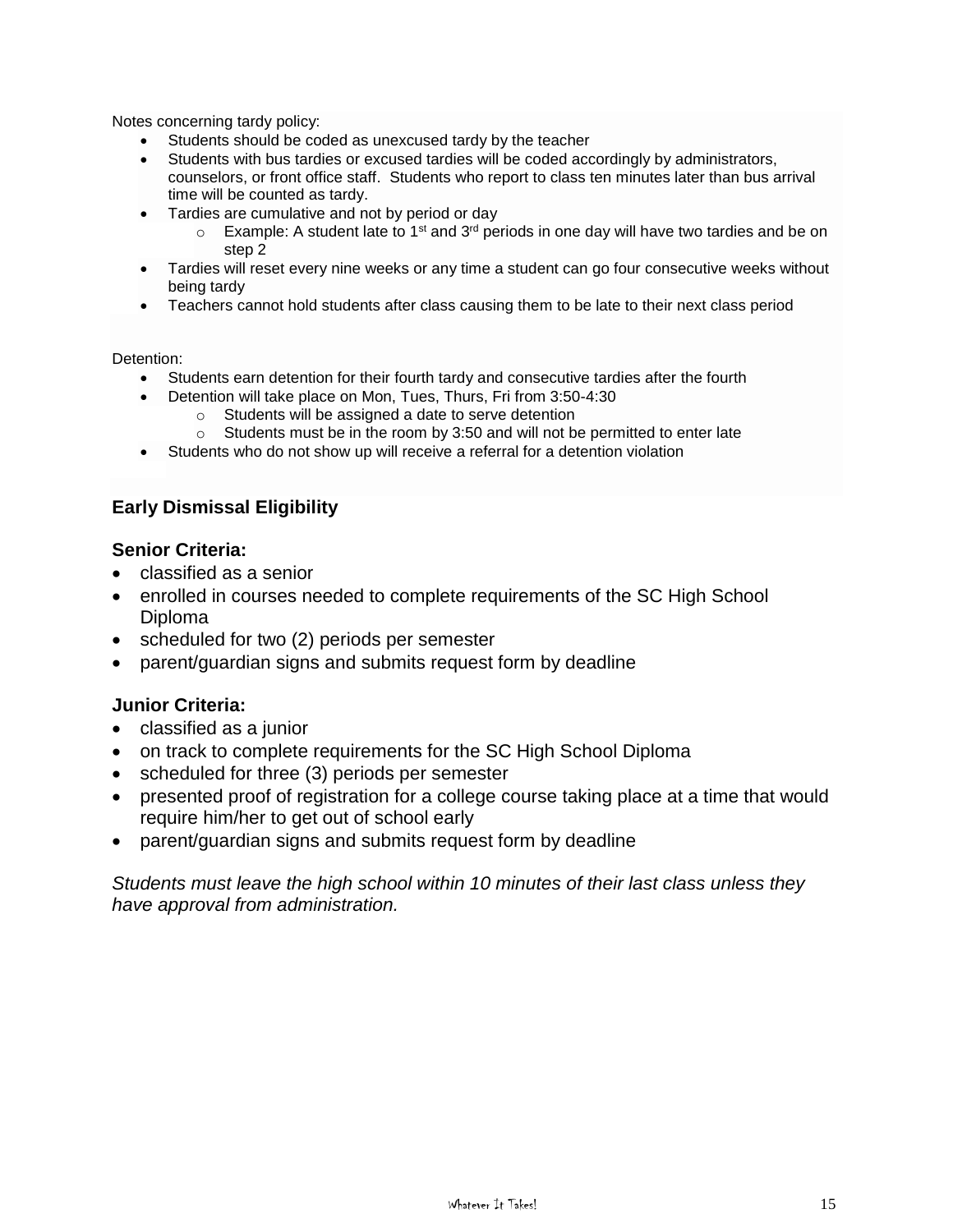# **Discipline**

#### **Equal Educational Opportunity Rights**

The schools must provide all students the opportunity to receive a quality education. This statement means that every student has the right to attend public school until graduation from high school or until the age of twenty-one (21). The School District of Greenville County does not discriminate among its students on the basis of race, sex, color, disability, religion, or national origin.

#### **Behavioral Rights**

A student has the right to be informed of school board policies, district regulations, and the rules promulgated for the student's school, classrooms, and school buses.

#### **Academic Rights**

A student is entitled to be informed of the academic requirements of his courses, to be advised of his progress, and to have opportunities for assistance. Grades should reflect a teacher's objective evaluation of a student's academic achievement.

#### **Privacy and Property Rights**

*Students are entitled to maintain privacy of personal possessions within certain limits and are responsible for those personal possessions. A student may not, of course, bring onto school property any substance, object, or material prohibited by law or School Board policy. A student's right to privacy does not, however, extend to items stored openly in school property such as desks and lockers. School officials may inspect such items of school district property at any time with or without specific reason to do so. In addition, school officials may search a student's person or personal possessions, such as book bags, purses, and cars parked on campus, if the officials have a reasonable suspicion that the search will reveal the presence of prohibited or illegal materials. The search must be reasonable under the circumstances, including such factors as the materials sought and the age and sex of the student. The use of such means as trained dogs and metal detectors in an effort to locate prohibited or illegal items does not constitute a search. District officials may use such means at any time in their discretion. During school hours, the use of personal radios, tape/CD decks, electronic games, and similar devices by students is not permitted. School officials may confiscate all such unauthorized equipment.*

#### **Freedom of Assembly**

Students are permitted to gather on school grounds when they deem appropriate and for reasons they deem appropriate. Such a gathering must not materially and substantially disrupt the operation of the school, endanger the safety of any person, or violate any law, district policy, or school rule. This right to assemble does not apply to the conduct of meetings by student groups, which meetings are governed by the Equal Access Act and the board policy implementing that Act.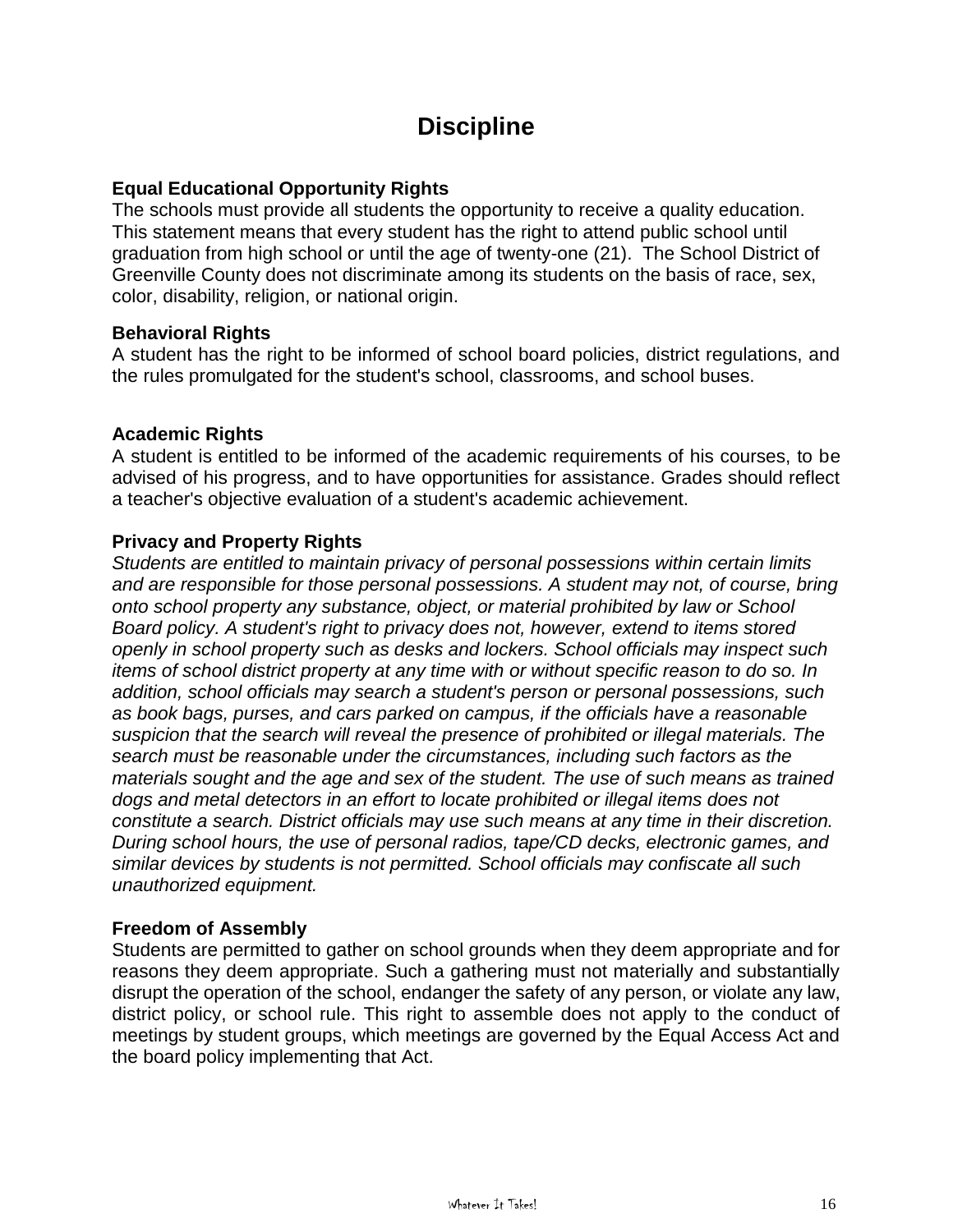#### **Freedom of Expression & Speech**

Students are permitted to express themselves, as long as the expression does not materially and substantially disrupt the operation of the school, is not vulgar, obscene, or profane, and otherwise complies with the law, board policy, district regulations, and school rules. School property, such as the intercom and public address systems, and school events, such as assemblies and athletic events, shall not be used for personal expression.

#### **Student Speakers at School-Sponsored Activities**

The School District of Greenville County is committed to maintaining an educational environment in which students of all backgrounds, beliefs and religions are welcome and treated with equal dignity and respect. The District will neither advance nor inhibit religion. In accord with the United States Constitution, the District protects private expression, including religious expression, by individual students as long as that expression does not create a disruption to or interfere with the educational environment.

Student speakers at school-sponsored activities, including graduations, may not be selected on a basis that either favors or disfavors religious speech. Where student speakers are selected on the basis of genuinely neutral, evenhanded criteria and retain primary control over the content of their expression, that expression is not attributable to the school and therefore may not be restricted because of its religious or secular content. In contrast, where school officials determine or substantially control the content of what is expressed, such speech is attributable to the school and may not include prayer or religious content. A school, however, may prevent or remove a speaker if the content of their speech is obscene, contrary to the District's behavior code or substantially disruptive to the school environment.

For a comprehensive overview of student's rights, please review the U.S. Department of Education's guidelines on religious expression in public schools at: <https://ed.gov/policy/gen/guid/religionandschools/index.html>

#### **Written Expression & Circulation of Petitions**

Students are permitted to express their written opinions and to circulate petitions, but may not use any school property, such as bulletin boards or announcement sheets, to promote such personal expression. Students are permitted to use designated bulletin boards for the posting of approved notices concerning school activities only. School publications (newspapers, yearbooks, etc.) belong to the school and are not available to students or others as public forums. School officials reserve the right to promote legitimate educational concerns by exercising editorial control over the style and content of materials submitted for publication.

#### **Distribution of Literature**

No pamphlets, posters, advertisements, or literature of any type may be distributed or posted on campus without the approval of the principal. School personnel may not participate in political campaign activities on campus at any time. No school employee or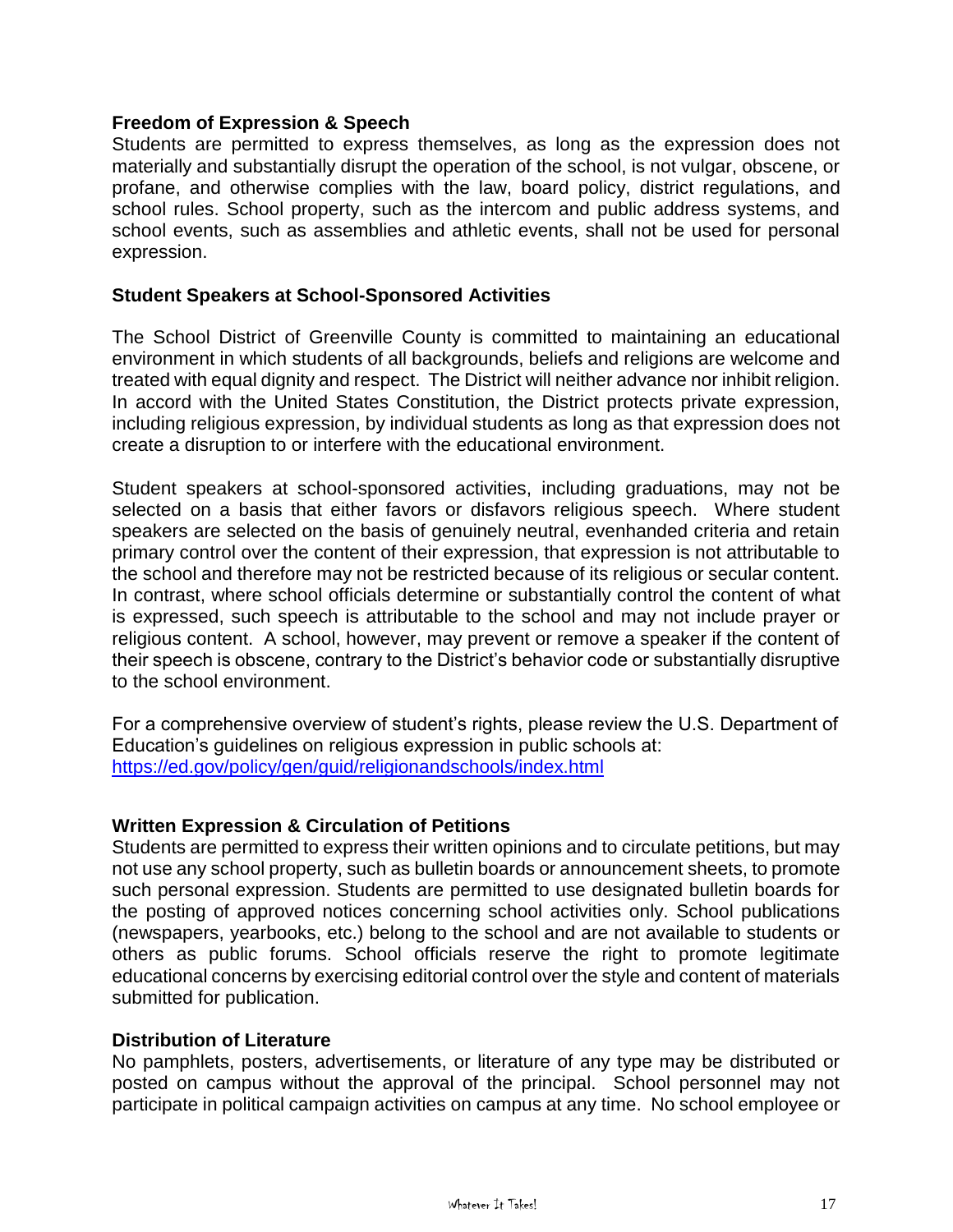student may distribute campaign materials at school. This rule does not apply to student government campaigns and election activities.

#### **Privacy of Student Records**

- Personally identifiable student records are not open to public inspection without written consent of parents, legal guardians, student of legal age, or post-secondary student who identifiable information appears in such records.
- Any questions concerning student records should be referred to guidance.
- The revised Family Rights and Privacy Act became a federal law in December 1974. The law is designed to protect the accuracy and privacy of student educational records. With reference to this law, please note the following:
	- o The definition of "educational records" includes all records, files, documents and other materials containing information directly related to your child.
	- o Without your prior consent, only you and authorized individuals will have access to your child's educational records. Unless you make a request in writing to the contrary, we may release without consent the following kinds of directory information contained in your child's educational records: name, sex, race, address, telephone listing, date and place of birth, dates of attendance, number of days absent, subjects of study, major field of study, participation in officially recognized activities and sports, weight and height (if member of an athletic team) degrees and awards received, and the most recent previous educational agency or institution attended.
	- o You may make an appointment to inspect and review your child's educational records.
	- $\circ$  You have the right to have your child's records interpreted for you.
	- $\circ$  You have the right to challenge any information contained in your child's educational records, if you think it is inaccurate, misleading, or inappropriate.
	- o The rights, described herein, are transferred to your child upon the attainment of his/her 18<sup>th</sup> birthday or admission to an institution of postsecondary education.
	- $\circ$  You may obtain copies of educational records for the fee of \$1.00 per page.

#### **Due Process**

Students facing disciplinary action are entitled to fair procedures to determine if they are at fault. This process includes, at a minimum, the right to know what they are accused of and the right to respond with their side of the situation. Students have the right to appeal decisions resulting in major disciplinary action such as suspension from school or transportation, expulsion, or transfer to alternative program.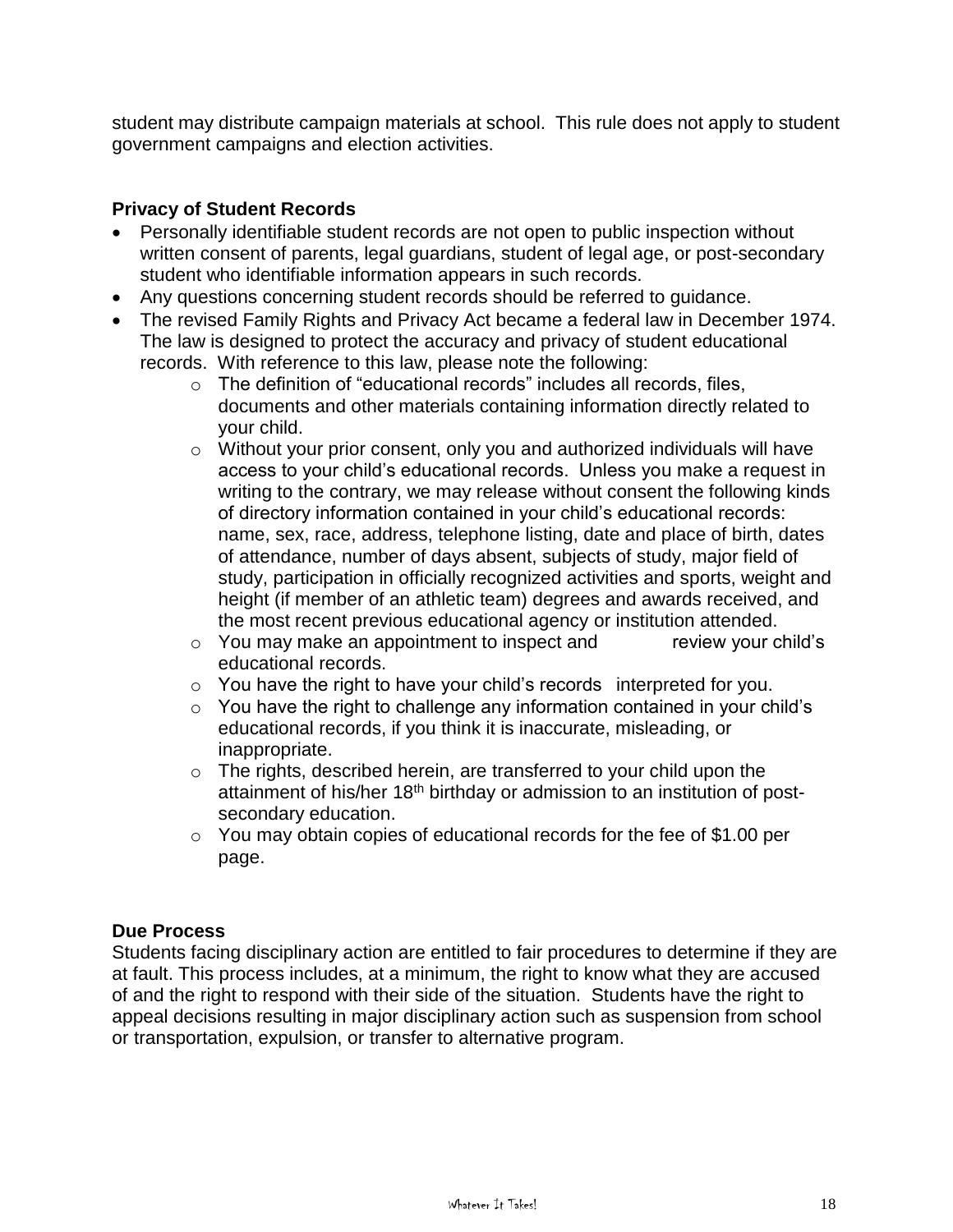#### **Discipline of Students with Disabilities**

School administrators shall follow all applicable laws, regulations, and district policies applicable to the disciplining of students identified as disabled, in accordance with federal and state law as set forth in the special education procedures developed by the administration.

#### **Notice**

State law requires student handbooks to contain this notice:

Any student who commits a non-aggravated assault and battery on school grounds or at a school-sponsored event against any affiliate with the school in an official capacity is guilty of the misdemeanor of assault and battery against school personnel and may be fined not more than \$1000, imprisoned for not more than one year, or both. Judicial, law enforcement, or correction official must notify the principal of any conviction of this crime, and of other "violent crimes." Information concerning convictions of these crimes will be included in the student's permanent record. The student's teacher will be notified annually of conviction of these crimes. Any school official who reports a school-related crime in good faith is immune from criminal and civil liability arising from the report.

#### **Reporting Bullying, Discrimination, Harassment, Intimidation and Misconduct**

The District is committed to fostering an environment that both promotes learning and prevents disruptions to the educational process. Accordingly, the District prohibits all forms of bullying, discrimination, harassment, or intimidation. As provided in Board Policy and Administrative Rule JCDAG, students and parents may file a report of bullying, discrimination, harassment, intimidation, or misconduct by other students, employees of the District, or third parties involved in the school setting.

All reports should be filed with the principal or his or her designee. Reports may also be filed by a student's parent. If the allegation is against the school's administration, the student or parent should file a report directly with the District's Parent Resource Representative. (See Policy JA for contact information). Anonymous reports may be made, but those reports must provide the District with adequate information in order to begin an investigation.

Additionally, students and parents should immediately report any concerns related to employee interactions with students that are inconsistent with the requirements and expectations contained in Board Policy GBV. Concerns that should be immediately reported to a school's administration include potential mistreatment of students and other conduct by employees that could constitute inappropriate interaction or communication, including those sexual in nature.

#### **Investigations and Consequences**

Reports will be investigated promptly, thoroughly, and confidentially. The investigation shall include appropriate steps to determine what occurred and to take actions designed to end the harassment, intimidation, or bullying, and prevent such misconduct from reoccurring. The student and his/her parent shall be informed of the results of the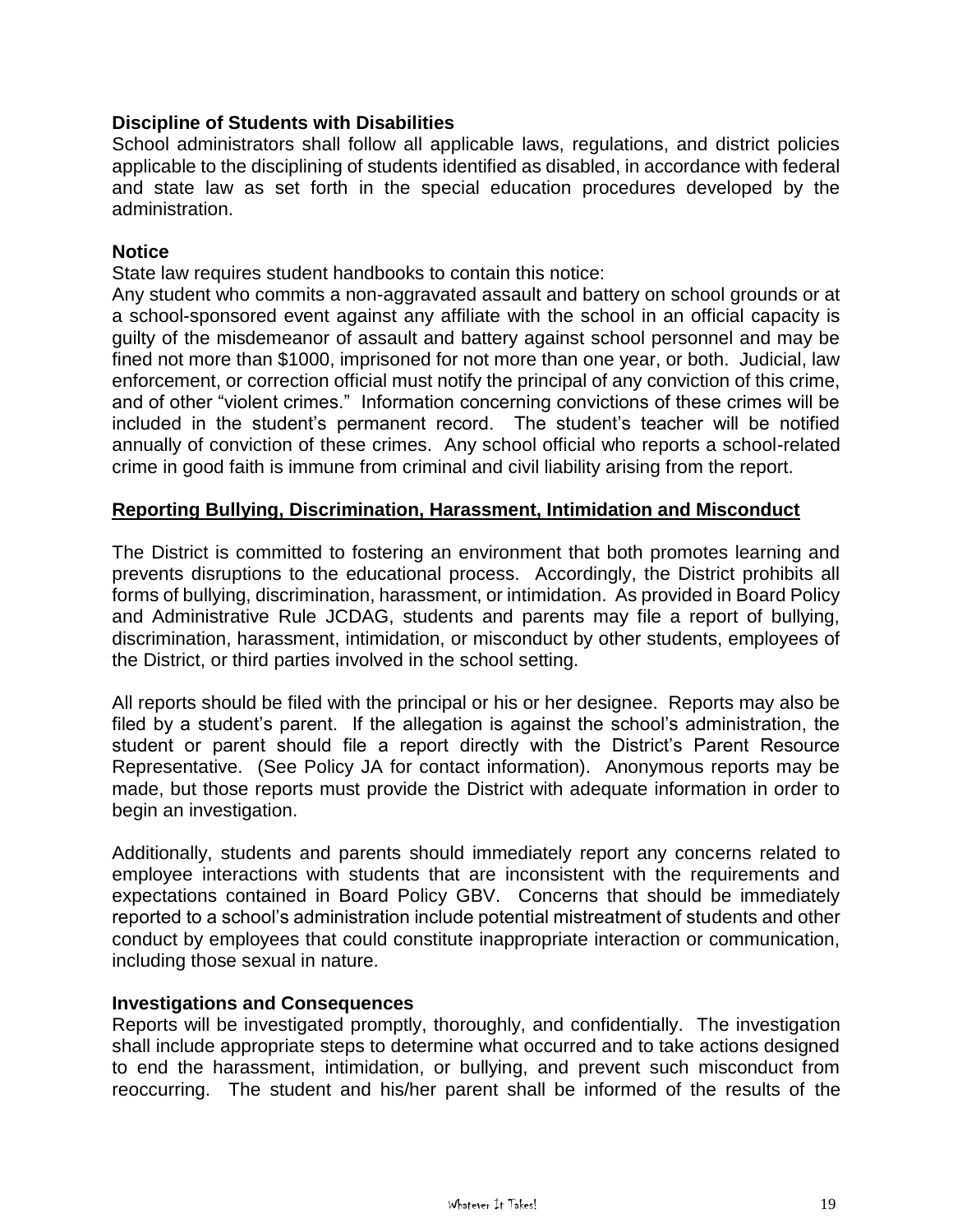investigation and shall be advised how to report any subsequent issues. Any discipline of students or staff shall remain confidential.

If the investigation determines that inappropriate conduct has occurred, the administration shall take reasonable, timely, age-appropriate, and effective corrective action. Examples of corrective action include, but are not limited to, disciplinary action against the aggressor, up to and including termination of an employee or expulsion of a student.

The District prohibits retaliation or reprisal in any form against a student or employee who has filed a report. The District also prohibits any person from falsely accusing another person.

#### **Appeals**

Notification of the outcome of the investigation will be issued in writing to the complainant and the complainant will be informed of the right to appeal. An appeal related to disability discrimination or harassment should be made to the District's 504 Coordinator. An appeal regarding color, race, or national origin should be made to the District's Title VI Coordinator. An appeal regarding sexual harassment, sexual misconduct, or gender discrimination should be made to the District's Title IX Coordinator. (See Policy JA for contact information). A complainant may then appeal the decision of the coordinator to the Superintendent or his or her designee.

A complete copy of the District's Policy, Administrative Rule, and report form referenced above can be located at [http://www.boarddocs.com/sc/greenville/Board.nsf/Public#.](http://www.boarddocs.com/sc/greenville/Board.nsf/Public) You may also receive a copy of Policy JCDAG, Administrative Rule JCDAG, or the report form from your school upon request.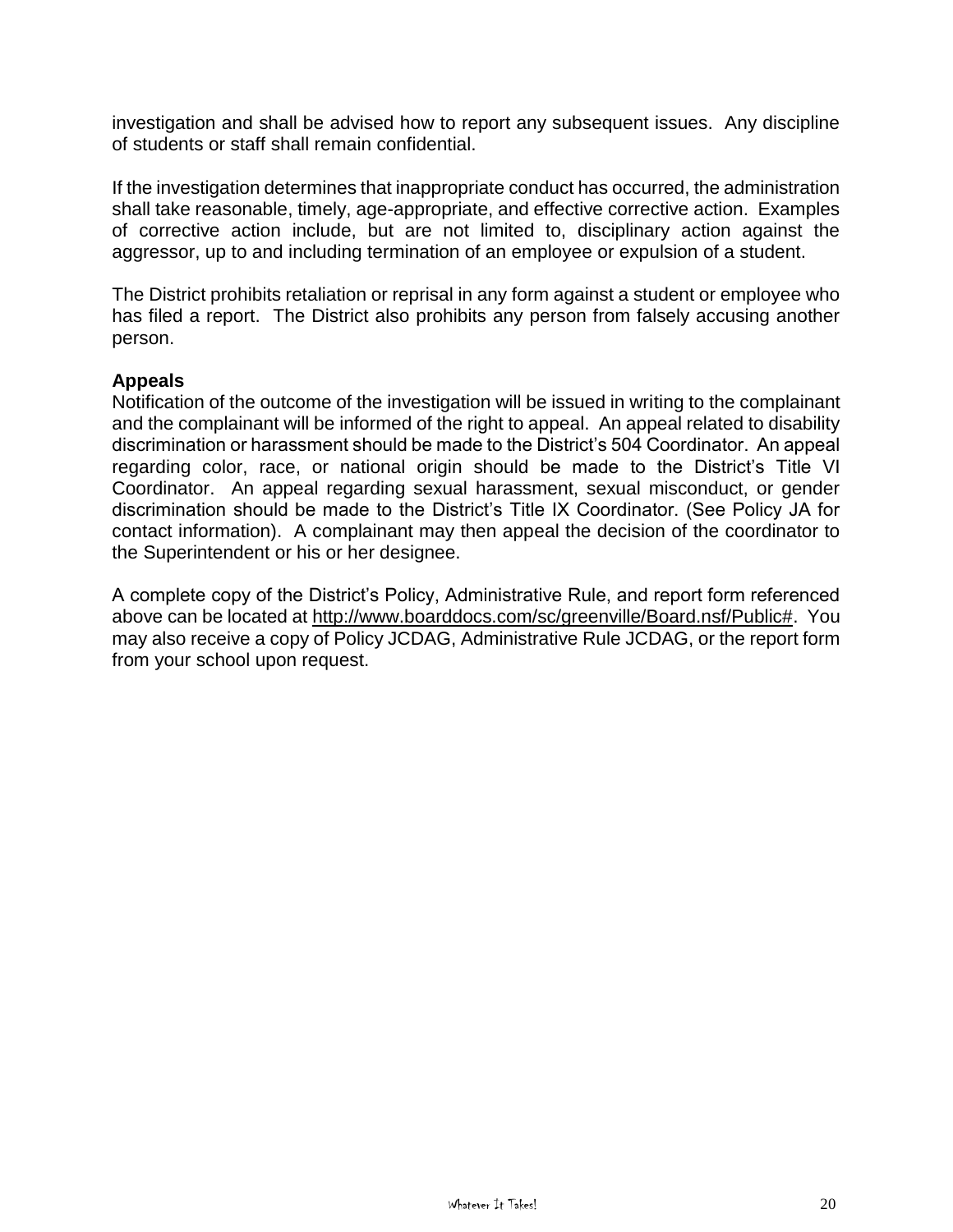## **Offenses and Consequences**

| Alcohol, Illegal Drugs, Controlled Substances, Medications, Intoxicating<br><b>Inhalants, and Drug Paraphernalia</b> |  |
|----------------------------------------------------------------------------------------------------------------------|--|
| <b>Consequence</b>                                                                                                   |  |
| Student will be recommended for                                                                                      |  |
| expulsion.                                                                                                           |  |
|                                                                                                                      |  |
|                                                                                                                      |  |
|                                                                                                                      |  |

## **Cheating or Plagiarism**

| <b>Description</b>                    | <b>Consequence</b>                          |
|---------------------------------------|---------------------------------------------|
| The School District of Greenville     | Parent notification is required. Credit may |
| County expects students to            | not be given for the assignment or the      |
| maintain integrity in all school work | examination. The student will be            |
| and to refrain from any action that   | counseled by the teacher or other school    |
| would bring dishonor to them or       | personnel. Additional disciplinary          |
| their schools. Copying the work of    | sanctions may be applied.                   |
| others and submitting it as one's     |                                             |
| own or securing or providing          |                                             |
| answers in a dishonest way is         |                                             |
| forbidden. Plagiarism from the        |                                             |
| Internet is included in this offense. |                                             |

## **Consensual Participation in Sexual Misconduct**

| <b>Description</b>                                                     | <b>Consequence</b> |
|------------------------------------------------------------------------|--------------------|
| Consensual participation in any sex   Students will be recommended for |                    |
| act involving physical contact.                                        | expulsion.         |
| <b>Damaging School Property</b>                                        |                    |
| <b>Description</b>                                                     | <b>Consequence</b> |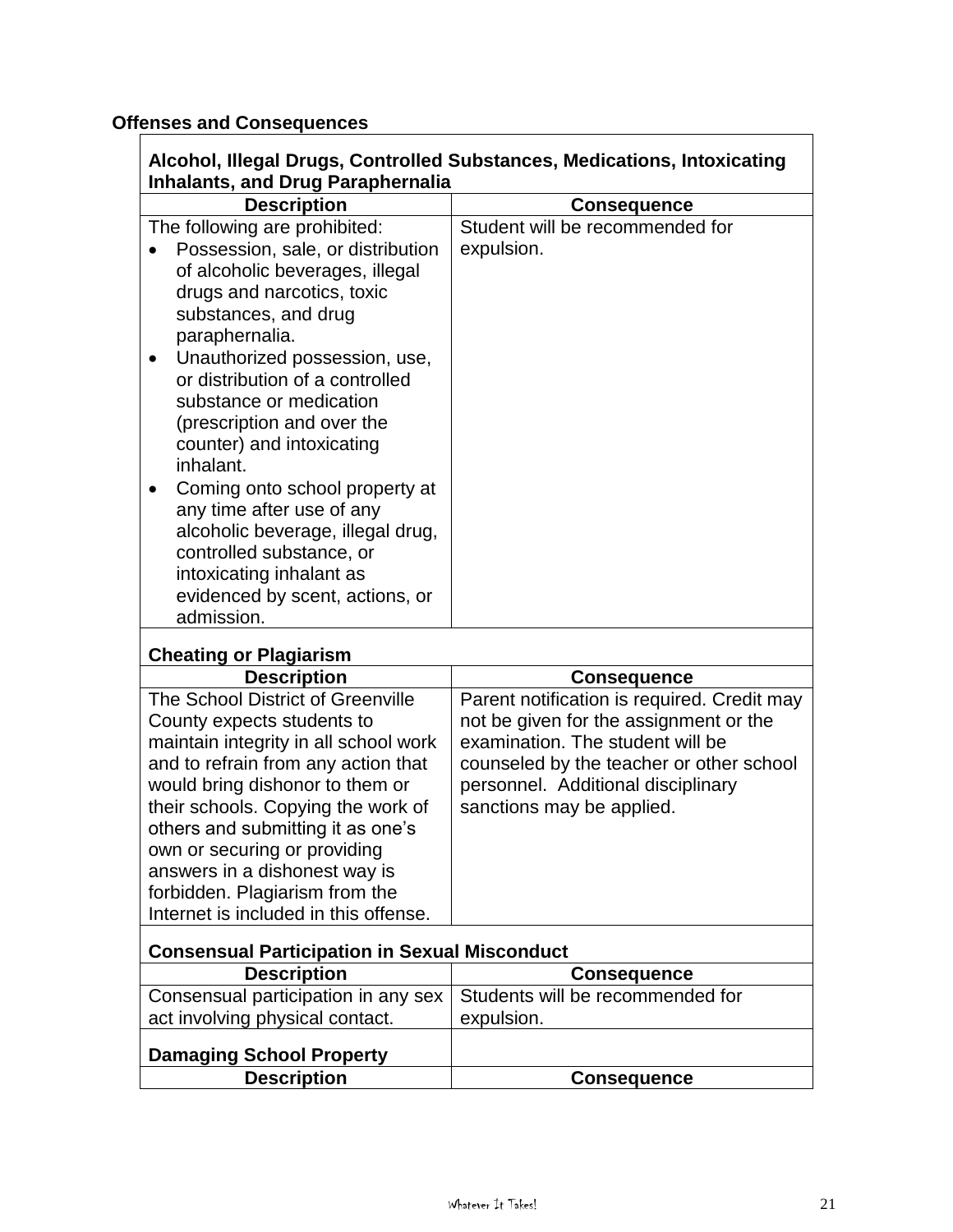| be paid to the school in a timely<br>manner. Failure to make payment<br>when requested may result in a<br>student's inability to participate in<br>designated school activities.<br><b>Fighting</b><br><b>Description</b> | <b>Consequence</b>                                                                   |
|---------------------------------------------------------------------------------------------------------------------------------------------------------------------------------------------------------------------------|--------------------------------------------------------------------------------------|
|                                                                                                                                                                                                                           |                                                                                      |
|                                                                                                                                                                                                                           |                                                                                      |
|                                                                                                                                                                                                                           |                                                                                      |
|                                                                                                                                                                                                                           |                                                                                      |
|                                                                                                                                                                                                                           |                                                                                      |
|                                                                                                                                                                                                                           | possible consequences.                                                               |
| materials, or other offenses must                                                                                                                                                                                         | activities, or other penalties as the school<br>administration deems appropriate are |
| Fines charged to students for<br>damaged textbooks, lost library                                                                                                                                                          | Loss of privileges, restriction from                                                 |
| <b>Description</b>                                                                                                                                                                                                        | <b>Consequence</b>                                                                   |
| <b>Failure to Pay School Fines</b>                                                                                                                                                                                        |                                                                                      |
|                                                                                                                                                                                                                           | possible consequences.                                                               |
|                                                                                                                                                                                                                           | and recommendation for expulsion are                                                 |
|                                                                                                                                                                                                                           | suspension, referral to school resources                                             |
| prohibited.                                                                                                                                                                                                               | suspension, work detail assignment,                                                  |
| of school distribution rules is                                                                                                                                                                                           | in extracurricular activities, in-school                                             |
| distribution of material in violation                                                                                                                                                                                     | Saturdays), restriction from participation                                           |
| material on school property or the                                                                                                                                                                                        | detention (during or after school, or on                                             |
| The distribution of unauthorized                                                                                                                                                                                          | Counseling, referral to school resources,                                            |
| <b>Description</b>                                                                                                                                                                                                        | <b>Consequence</b>                                                                   |
| <b>Distribution of Unauthorized Materials</b>                                                                                                                                                                             |                                                                                      |
|                                                                                                                                                                                                                           | sanctions are possible consequences.                                                 |
|                                                                                                                                                                                                                           | recommendation for expulsion and other                                               |
|                                                                                                                                                                                                                           | suspension, referral to school resources,                                            |
| constitutes a disciplinary offense.                                                                                                                                                                                       | suspension, work detail assignment,                                                  |
| school personnel. Failure to do so                                                                                                                                                                                        | in extracurricular activities, in-school                                             |
| authority of teachers and other                                                                                                                                                                                           | counseling, restriction from participation                                           |
| school rules and to respect the                                                                                                                                                                                           | after school or on Saturdays),                                                       |
| Students are required to obey                                                                                                                                                                                             | Parent notification, detention (during or                                            |
| <b>Description</b>                                                                                                                                                                                                        | <b>Consequence</b>                                                                   |
| <b>Disobedience and Disrespect</b>                                                                                                                                                                                        |                                                                                      |
|                                                                                                                                                                                                                           |                                                                                      |
|                                                                                                                                                                                                                           | removing bar codes from books.                                                       |
|                                                                                                                                                                                                                           | A \$10.00 fee will be charged for                                                    |
|                                                                                                                                                                                                                           | other disciplinary sanctions.                                                        |
| is forbidden.                                                                                                                                                                                                             | recommended for expulsion, and receive                                               |
| network, grounds, cars and buses,                                                                                                                                                                                         | privileges, be suspended, be                                                         |
| hardware or software, the computer                                                                                                                                                                                        | the district. The student may lose                                                   |
| furniture, buildings, computer                                                                                                                                                                                            | damages could result in court action by                                              |
| including books, materials,                                                                                                                                                                                               | required. Failure to pay the district for                                            |
|                                                                                                                                                                                                                           | restitution for the damage may be                                                    |
| destroying school property,                                                                                                                                                                                               | Parent or guardian will be informed, and                                             |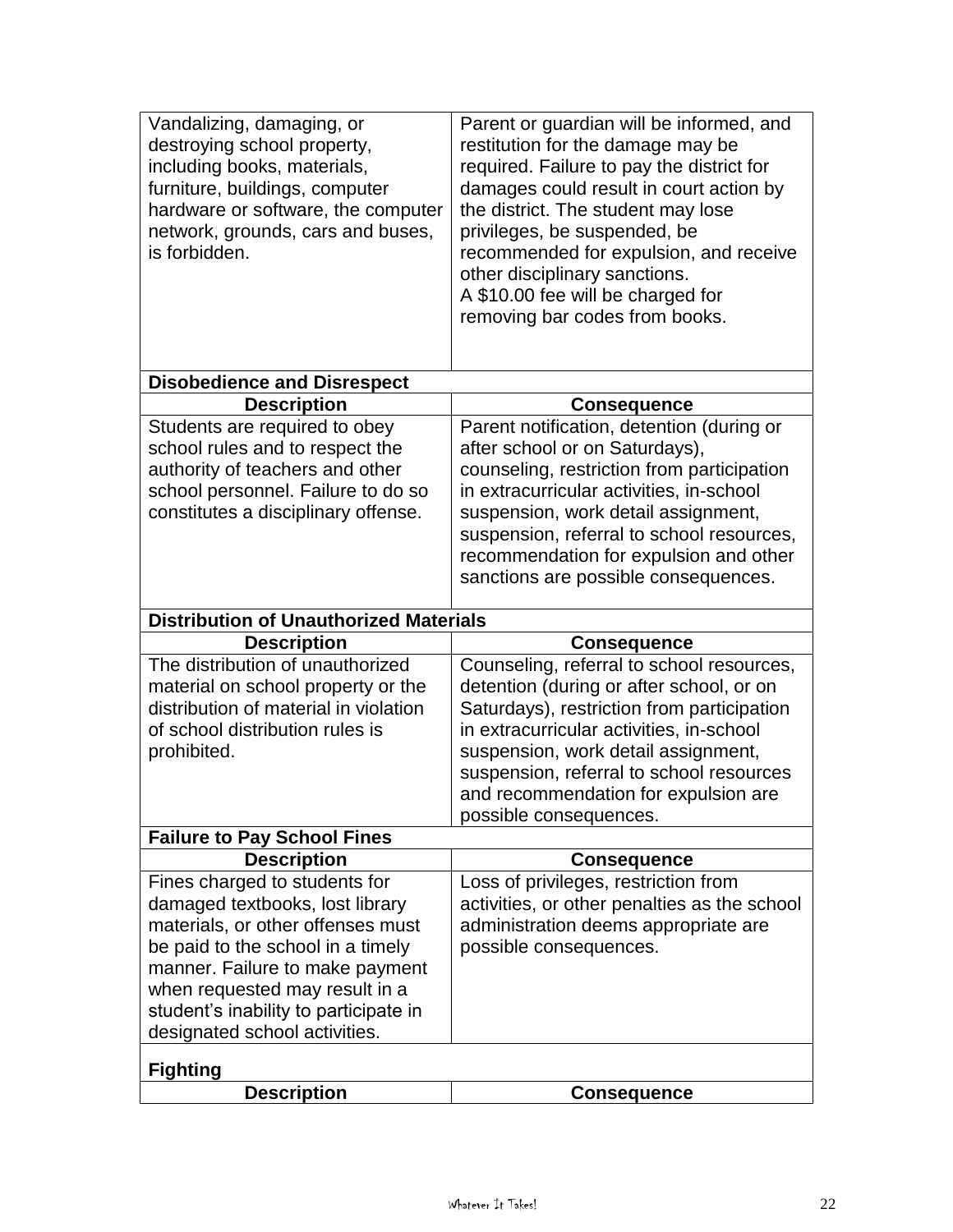| hostile<br>physical<br>conflict<br>Any         | Parent notification, suspension, referral   |
|------------------------------------------------|---------------------------------------------|
| between individuals is forbidden on            | to school resource officer, and             |
| school property.                               | recommendation for expulsion are            |
|                                                | possible consequences.                      |
|                                                |                                             |
| <b>Firearms on District Property</b>           |                                             |
| <b>Description</b>                             | <b>Consequence</b>                          |
| Any student determined to have                 | Student will be recommended for             |
| brought a firearm to school shall be           | expulsion.                                  |
| expelled for a period of not less              |                                             |
| than one year.                                 |                                             |
|                                                |                                             |
| Gambling                                       |                                             |
| <b>Description</b>                             | <b>Consequence</b>                          |
| Any participation in games of                  | Parent notification, detention (during or   |
| chance for money or other items of             | after school, or on Saturdays), restriction |
| value is forbidden on school                   | from participation in extracurricular       |
| property.                                      | activities, in-school suspension, work      |
|                                                | detail assignment, suspension, referral to  |
|                                                | school resources, and recommendation        |
|                                                | for expulsion are possible consequences.    |
|                                                |                                             |
| <b>Ganging/Lynching</b>                        |                                             |
| <b>Description</b>                             | <b>Consequence</b>                          |
| "Ganging" or participating as a                | Student will be recommended for             |
| member of a gang to inflict a violent          | expulsion.                                  |
| act of bodily harm, however slight,            |                                             |
| upon another person will not be                |                                             |
| tolerated. A "gang" shall consist of           |                                             |
| two or more persons acting                     |                                             |
| together for and with the purpose of           |                                             |
| committing an act of violence                  |                                             |
| against another person.                        |                                             |
| "Participation" also includes any act          |                                             |
| that interferes with or hinders a              |                                             |
| staff member from stopping the                 |                                             |
| infliction of bodily injury that is the        |                                             |
| objective of the gang.                         |                                             |
| <b>Misuse of District Technology Resources</b> |                                             |
| <b>Description</b>                             | <b>Consequence</b>                          |
| <b>District Technology Resources in</b>        | Restriction or loss of privileges and other |
| Greenville County schools include              | disciplinary action which may include       |
| equipment, networks, and access                | parent notification, counseling, detention  |
| to the Internet. Student access to             | (during or after school or on Saturdays),   |
| Technology Resources is a                      |                                             |
|                                                |                                             |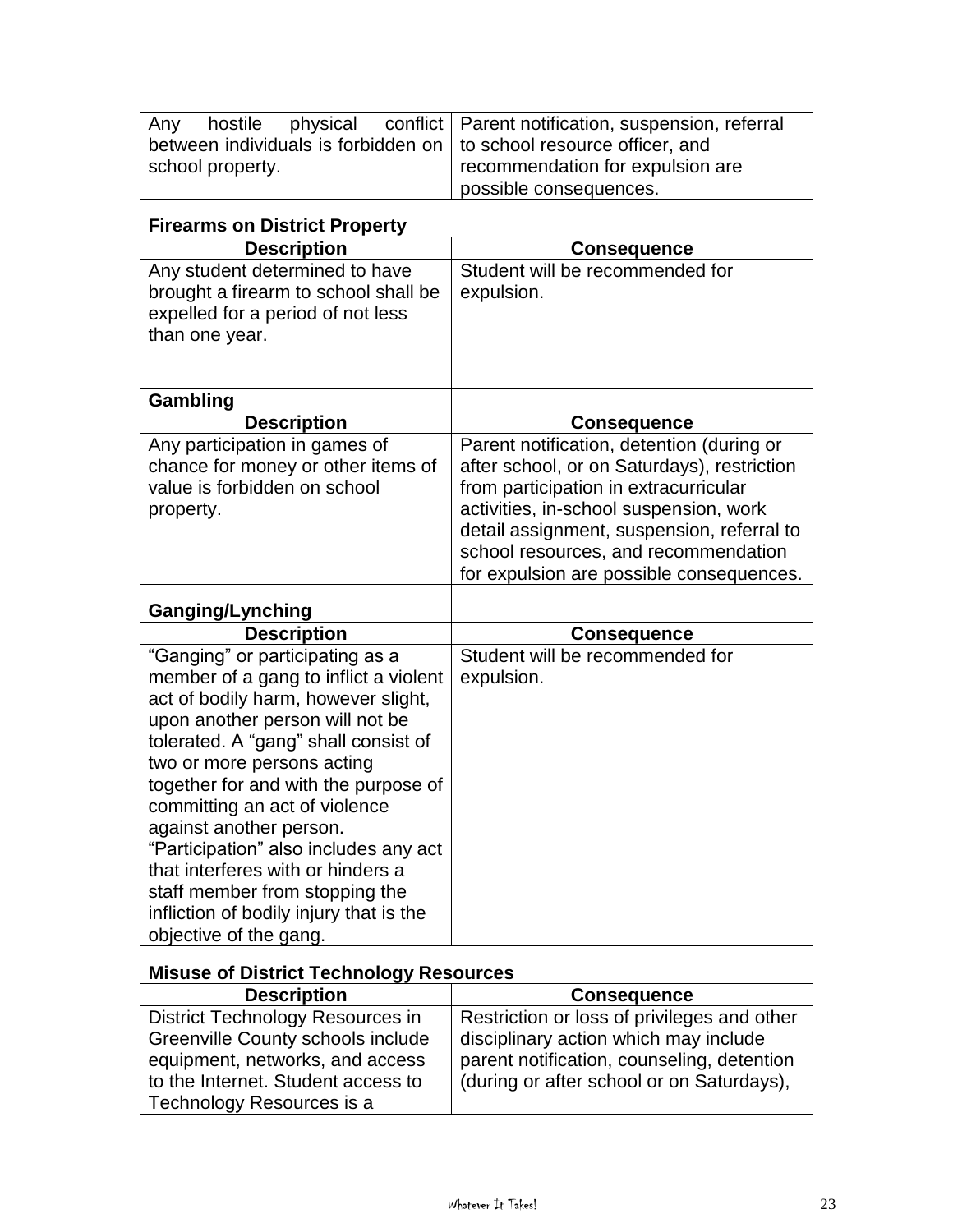| privilege and not a right. Students | suspension, or recommendation for    |
|-------------------------------------|--------------------------------------|
| violating the Acceptable Use Policy | expulsion are possible consequences. |
| or other District regulations are   |                                      |
| subject to disciplinary action.     |                                      |

## **Use or Possession of Unauthorized Materials**

| <b>Description</b>                                                                                       | <b>Consequence</b>                                                                                                                                                                             |
|----------------------------------------------------------------------------------------------------------|------------------------------------------------------------------------------------------------------------------------------------------------------------------------------------------------|
| Laser pointers, fireworks, smoke<br>bombs, pepper-style sprays and<br>other similar devices or materials | Student counseling, parent notification,<br>detention (during or after school or on<br>Saturdays), restriction from participation                                                              |
| are inappropriate for school and<br>can cause severe injury.                                             | in extracurricular activities, in-school<br>suspension, work detail assignment,<br>suspension, referral to school resources,<br>and recommendation for expulsion are<br>possible consequences. |
| <b>Profanity</b>                                                                                         |                                                                                                                                                                                                |

| <b>Description</b>                    | <b>Consequence</b>                         |
|---------------------------------------|--------------------------------------------|
| Schools and other school system       | Student counseling, parent notification,   |
| locations are profanity free zones.   | detention (during or after school or on    |
| Obscene, vulgar, and profane          | Saturdays), restriction from participation |
| expressions of any kind are           | in extracurricular activities, in-school   |
| prohibited. Any student using         | suspension, work detail assignment,        |
| profanity while on school system      | suspension, referral to school resources,  |
| property, attending a school          | and recommendation for expulsion are       |
| sponsored event, or representing      | possible consequences.                     |
| the school or school system will      |                                            |
| face appropriate disciplinary action. |                                            |

#### **Sexual Harassment/Misconduct of a Sexual Nature**

| <b>Description</b>                                                                                                                                                                                                                                                  | <b>Consequence</b>                                                                                                                                                                                                                                                                                        |
|---------------------------------------------------------------------------------------------------------------------------------------------------------------------------------------------------------------------------------------------------------------------|-----------------------------------------------------------------------------------------------------------------------------------------------------------------------------------------------------------------------------------------------------------------------------------------------------------|
| Comments, threats, conversations,<br>coercion, actions, jokes, teasing, or<br>intimidation when they are of a<br>sexual nature and are unwelcome<br>by those exposed to them, whether<br>they are staff members, visitors, or<br>other students, are forbidden. Any | Student counseling, parent notification,<br>detention (during or after school or on<br>Saturdays), restriction from participation<br>in extracurricular activities, in-school<br>suspension, work detail assignment,<br>suspension, referral to school resources,<br>and recommendation for expulsion are |
| student (or the parent/legal<br>quardian of a student) who believes<br>he or she has been subjected to<br>such behavior should immediately<br>contact the school principal,<br>guidance counselor, or a teacher to<br>report the behavior.                          | possible consequences.                                                                                                                                                                                                                                                                                    |
| <b>Smoking</b>                                                                                                                                                                                                                                                      |                                                                                                                                                                                                                                                                                                           |
| <b>Description</b>                                                                                                                                                                                                                                                  | <b>Conseauence</b>                                                                                                                                                                                                                                                                                        |
|                                                                                                                                                                                                                                                                     |                                                                                                                                                                                                                                                                                                           |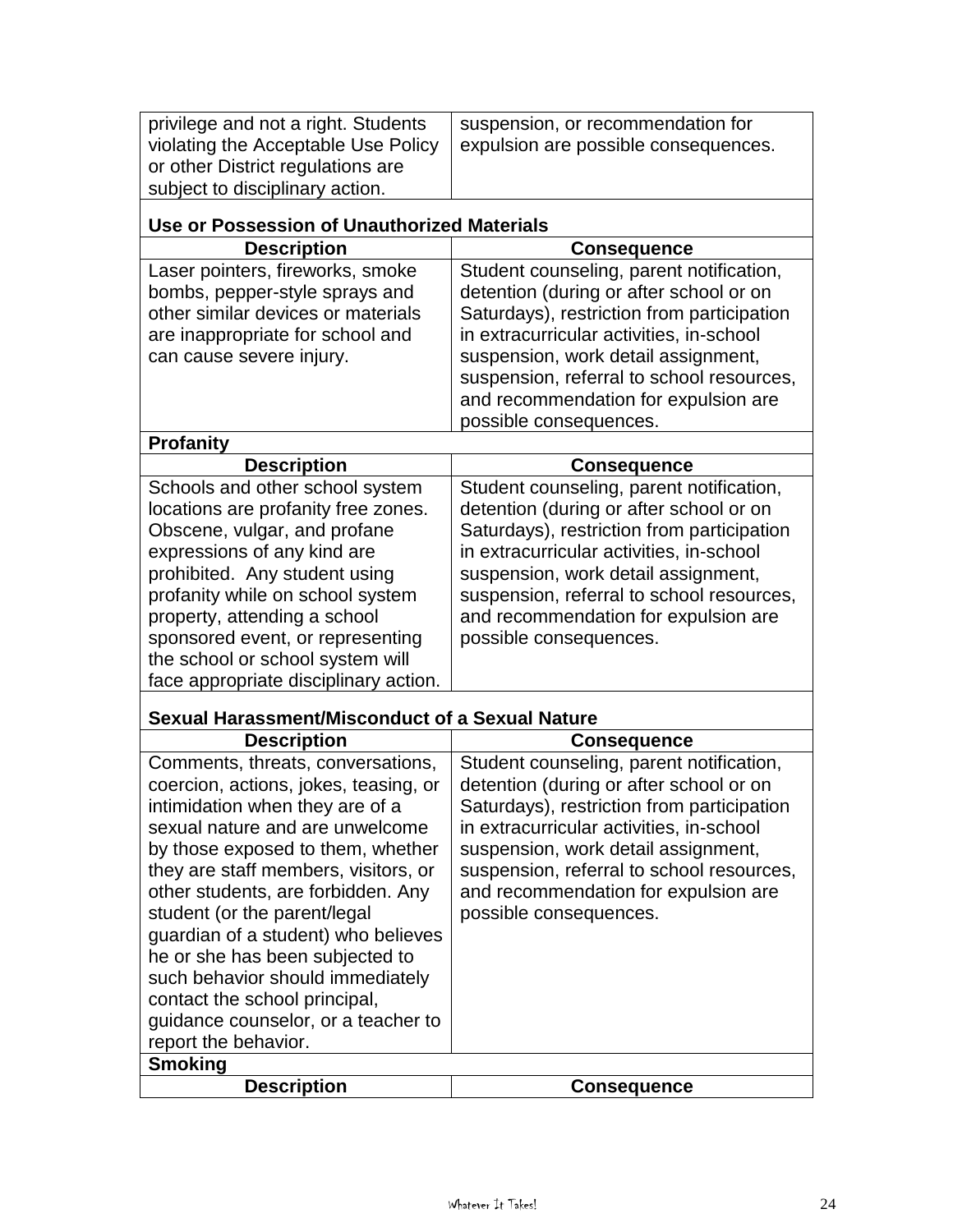| Smoking and possession or use of    | Parent notification, detention (during or   |
|-------------------------------------|---------------------------------------------|
| tobacco products and smoking        | after school, or on Saturdays), restriction |
| paraphernalia on school property is | from participation in extracurricular       |
| prohibited.                         | activities, in-school suspension, work      |
|                                     | detail assignment, suspension, referral to  |
|                                     | school resources or community agencies      |
|                                     | are possible consequences.                  |

#### **Tardiness**

school district.

| <b>Description</b>                    | <b>Consequence</b>                          |
|---------------------------------------|---------------------------------------------|
| A student who arrives late to school  | Parent notification, detention (during or   |
| or to class is tardy. Excessive       | after school, or on Saturdays), restriction |
| tardiness will result in disciplinary | from participation in extracurricular       |
| action.                               | activities, in-school suspension, work      |
|                                       | detail assignment, suspension, referral to  |
|                                       | school resources or community agencies      |
|                                       | are possible consequences.                  |
| <b>Theft</b>                          |                                             |
| <b>Description</b>                    | <b>Consequence</b>                          |
| Taking the property of another        | Restitution and parent notification are     |
| without permission is forbidden.      | required. Additional disciplinary action    |
| This statement applies whether the    | may be taken, including in-school           |
| property belongs to another           | suspension, suspension,                     |
| student, a staff member or the        | recommendation for expulsion, and other     |

#### **Threats, Harassment, Hazing, Intimidation or Blackmail**

| <b>TH</b> valo, Harassinoni, Hazing, Intimiaation of Diaokinan |                                            |
|----------------------------------------------------------------|--------------------------------------------|
| <b>Description</b>                                             | <b>Consequence</b>                         |
| Threats of force, threats of injury,                           | Student counseling, parent notification,   |
| harassment, intimidation,                                      | detention (during or after school or on    |
| blackmail, and hazing are forbidden                            | Saturdays), restriction from participation |
| and may violate state law. Hazing                              | in extracurricular activities, in-school   |
| is any activity that humiliates,                               | suspension, work detail assignment,        |
| degrades, abuses or endangers                                  | suspension, referral to school resources,  |
| another person, regardless of the                              | and recommendation for expulsion are       |
| person's willingness to participate.                           | possible consequences.                     |
|                                                                |                                            |

sanctions.

## **Threats and Assaults Against School Personnel**

| <b>Description</b>                                                                                      | <b>Consequence</b>                            |
|---------------------------------------------------------------------------------------------------------|-----------------------------------------------|
| Threatening to inflict or inflicting<br>any bodily harm, however slight,<br>upon any school employee is | Student will be recommended for<br>expulsion. |
| prohibited.                                                                                             |                                               |

| Truancy, Cutting Class, Leaving School, Unauthorized Walk-Out |                    |  |
|---------------------------------------------------------------|--------------------|--|
| <b>Description</b>                                            | <b>Consequence</b> |  |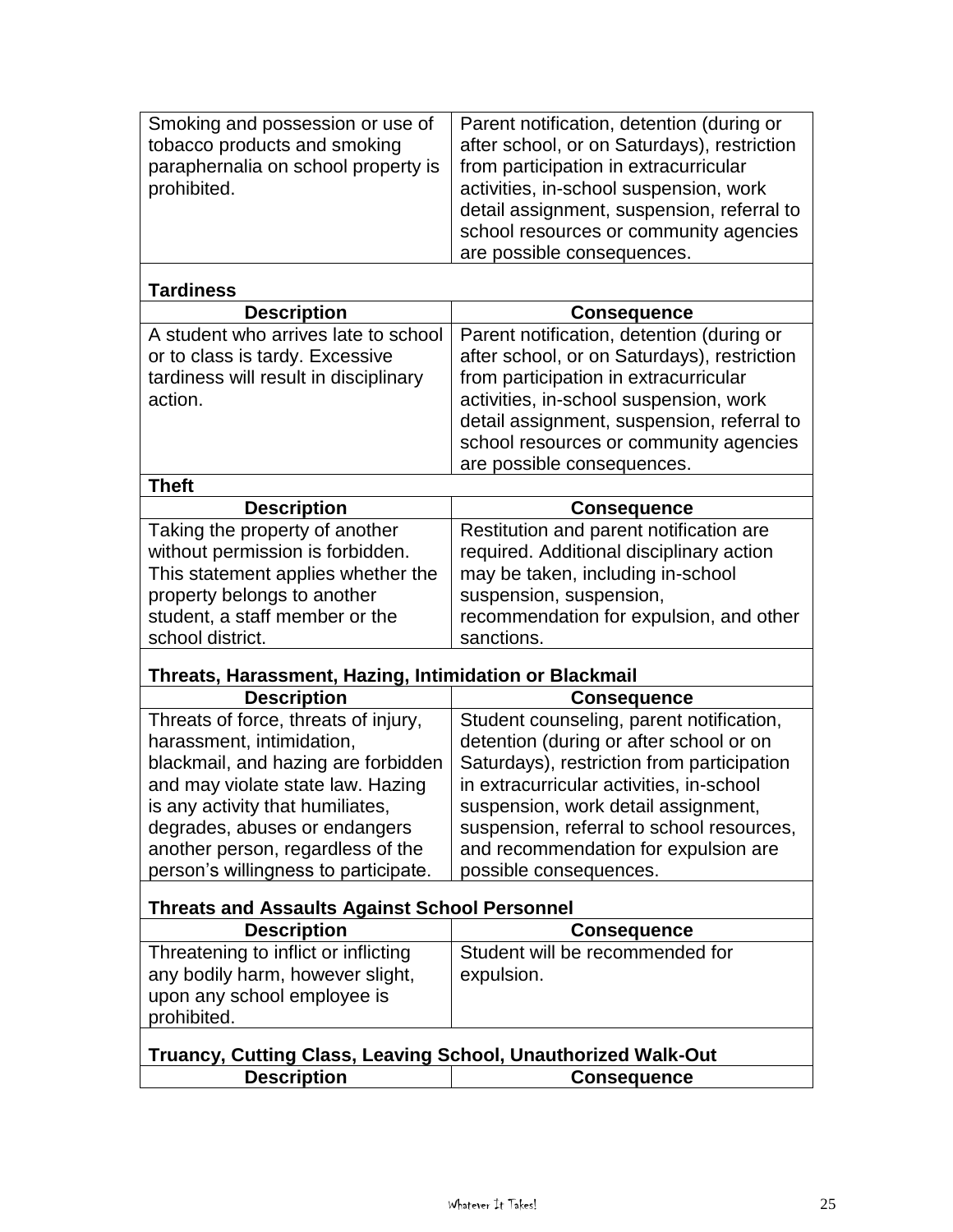| Failure to attend school all or part    | Parent notification and/or parent            |
|-----------------------------------------|----------------------------------------------|
| of the day without a lawful excuse      | conference, detention (during or after       |
| is prohibited. During regular school    | school, or on Saturdays), restriction from   |
| hours, students are not allowed to      | participation in extracurricular activities, |
| leave classrooms, the school            | in-school suspension, work detail            |
| building, or campus without school      | assignment, suspension, and referral to      |
| permission.                             | school resources or community agencies       |
|                                         | are possible consequences.                   |
| <b>Weapons on School Property</b>       |                                              |
| <b>Description</b>                      | <b>Consequence</b>                           |
| Possession of any kind of weapon        | Student will be recommended for              |
| is not permitted on school property.    | expulsion.                                   |
| "Weapon" includes, but is not           |                                              |
| limited to guns, blackjacks, dirks,     |                                              |
| brass or other metal knuckles,          |                                              |
| razors, bludgeons, box openers,         |                                              |
| slingshots, knives with a blade over    |                                              |
| 2" long, or any other device or         |                                              |
| object that is possessed or used        |                                              |
| with the intention of inflicting bodily |                                              |
|                                         |                                              |

#### **Dress Code**

Greenville County School District students are expected to dress and be groomed in such a way as to not distract or cause disruption in the educational program or orderly operation of the school. Students should dress for the educational setting and not the recreational one. The principal may create further guidelines regarding student dress, which are consistent with this policy.

- Student dress and grooming must be neat and clean.
- Pajamas and slippers are not acceptable clothing.
- At no time, should the student's midriff be visible while standing, sitting, or participating in normal school activities (e.g. raising hand or bending down).
- Clothing that inappropriately exposes body parts is not permitted, including lowcut shirts, tank tops, spaghetti strap tops, halter tops, vests or see-through or mesh garments worn without shirts, and pants with holes above finger-tip length.
- Shoulder straps must be at least three inches wide. Bra straps and bra sides must not be visible. Students shall not dress in such a way that partially or totally exposes underclothing.
- Trousers/slacks/shorts must be worn at waist level. Excessively baggy trousers and clothing are not permitted. Clothing may not drag the floor.
- Skirts should fit and be in good taste and not be shorter than finger-tip length.
- Pants should fit and be in good taste. Holes in pants or shorts must be below finger-tip length.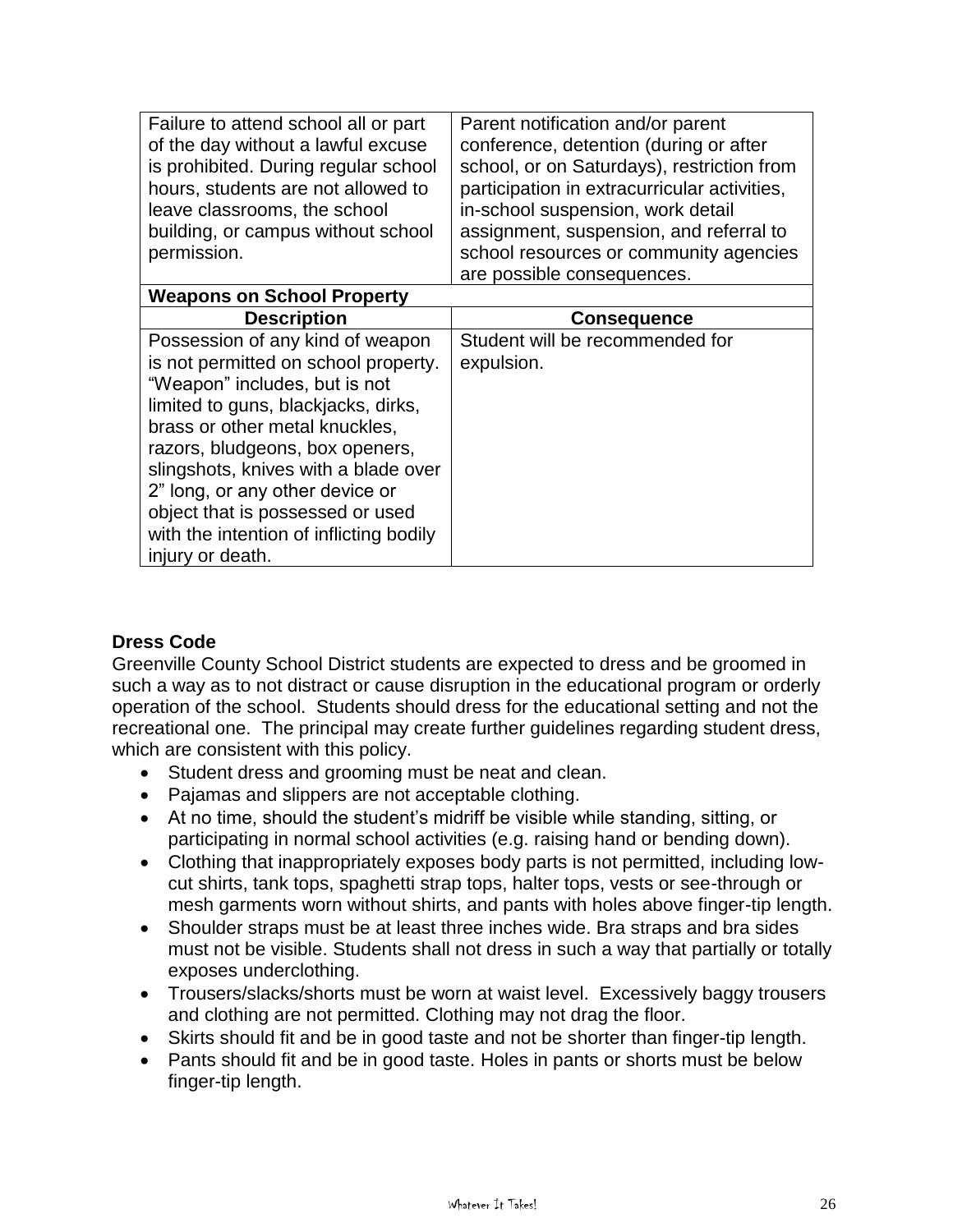- o The school will not provide tape to cover holes and students will not be permitted into the building with tape covering holes or other dress code violations
- Shorts may be worn, however, they must be properly fitted and in good taste and may not be shorter than finger-tip length. Biker shorts are not permitted.
- Appropriate head gear includes hats, caps, hoods, skully and beanie hats. **Dorags, bonnets, scarves, and/or bandanas are not permitted**. **Students may not wear both a hoodie and mask simutaneuously.**
- Clothing or jewelry that displays profanity, suggestive phrases, alcohol, tobacco, drug advertisements, or other inappropriate phrases or symbols is not permitted.
- Carrying around blankets or pillows is not permitted
- Carolina administration will make all final decisions concerning dress code as appropriate.

## **Student Face Mask Expectations**

• The voluntary wearing of masks is permitted in Greenville County Schools.

#### **ID Policy**

- All students must have on their school issued ID from the time they enter the building until the time they leave the building
- The ID must be on a lanyard around the neck
- All students may only wear an ID from the current school year
- Students may not wear or display the ID of another student from Carolina or any other school
- If a student comes to school without an ID, they can purchase an ID for \$5 or report directly to ISS
- Continual failure to wear an ID at all times may result in a refusal to obey referral and 3 days of ISS

## **Greenville County Student Acceptable Use Policy Agreement**

The School District of Greenville County has developed a computer network that connects all schools to each other, the District Office, and the Internet. "Acceptable use" of this network is use that is consistent with the instructional goals of the District.

- The District takes precautions by using filtering software to keep inappropriate Internet sites out of the classroom.
- Electronic teaching and learning tools and online access are designed to support your education. If you break "acceptable use" rules, you may lose the privilege to use both classroom computers and/or the Internet.
- Further disciplinary and/or legal action may be taken at the discretion of school administration.
- Please note that students who do not have access to the internet will not be able to access web-based programs that teachers may be using in class.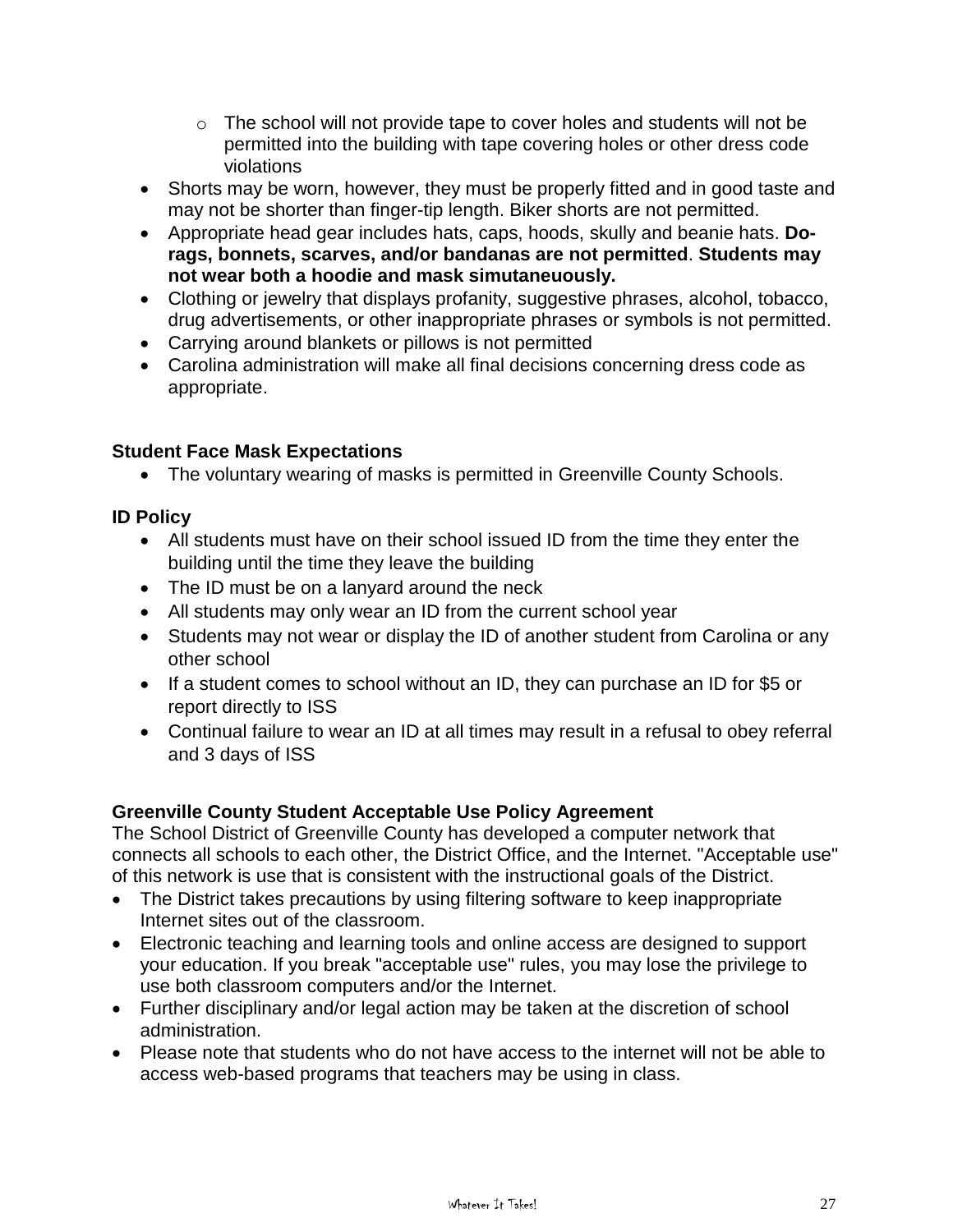- Your child has agreed to the terms and conditions of this document upon acceptance of the school district handbook.
- Violation of any of the terms or conditions will result in disciplinary action.
- Treat computer equipment with care and respect Willful destruction of any computer equipment or software will be considered vandalism, and may warrant the involvement of local law officials.
- Any written text, graphics or executable files created, downloaded, displayed, or exchanged with another student or teacher must be education-related and not offensive in any way.
- Do not use school computers for illegal activities such as planting viruses or hacking.
- Do not use school computers for commercial purposes.
- Follow copyright laws at all times See District copyright policies for more information. If you have questions about the legality of using software, text, graphics, or music you find online, ask your teacher or media specialist for guidance.
- Keep your password secret You will be held responsible for all computer activities associated with your password. For example, if you share your password with your friend and he/she signs on as you and breaks one of the rules outlined above, you may be held responsible.
- All online communication must be polite and not threatening or offensive in any way – The District has the right to review any email sent or received using District equipment and email accounts. Email accounts should be used for educational and district purposes only.
- Do not give out personal information on the Internet. Never give out your phone number, social security number, full name, age, home address, or any other personal information.
- Home directories are provided to students for educational related work. Students should not store personal or non-school related work in home directories. The District reserves the right to review the contents of student's home directories.

#### **District Guidelines**

- 1. Personal Electronic Devices are only to be used within the established guidelines of each school.
- 2. Personal Electronic Devices will only be allowed on the Greenville County School's protected Guest Network. PED's may not be able to print or access all of Greenville County School's internal resources.
- 3. Students agree to abide by GCSD Acceptable Use Policy.
- 4. All PEDs are brought to school at the owner's risk. Neither GCSD nor the school is responsible for theft or damage.
- 5. Greenville County Schools cannot troubleshoot problems with Personal Electronic Devices.
- 6. Use of the PED for unauthorized activities is prohibited.
- 7. Teachers and administrators may ban an individual from using a Personal Electronic Device and may confiscate the device if the student is not following the guidelines.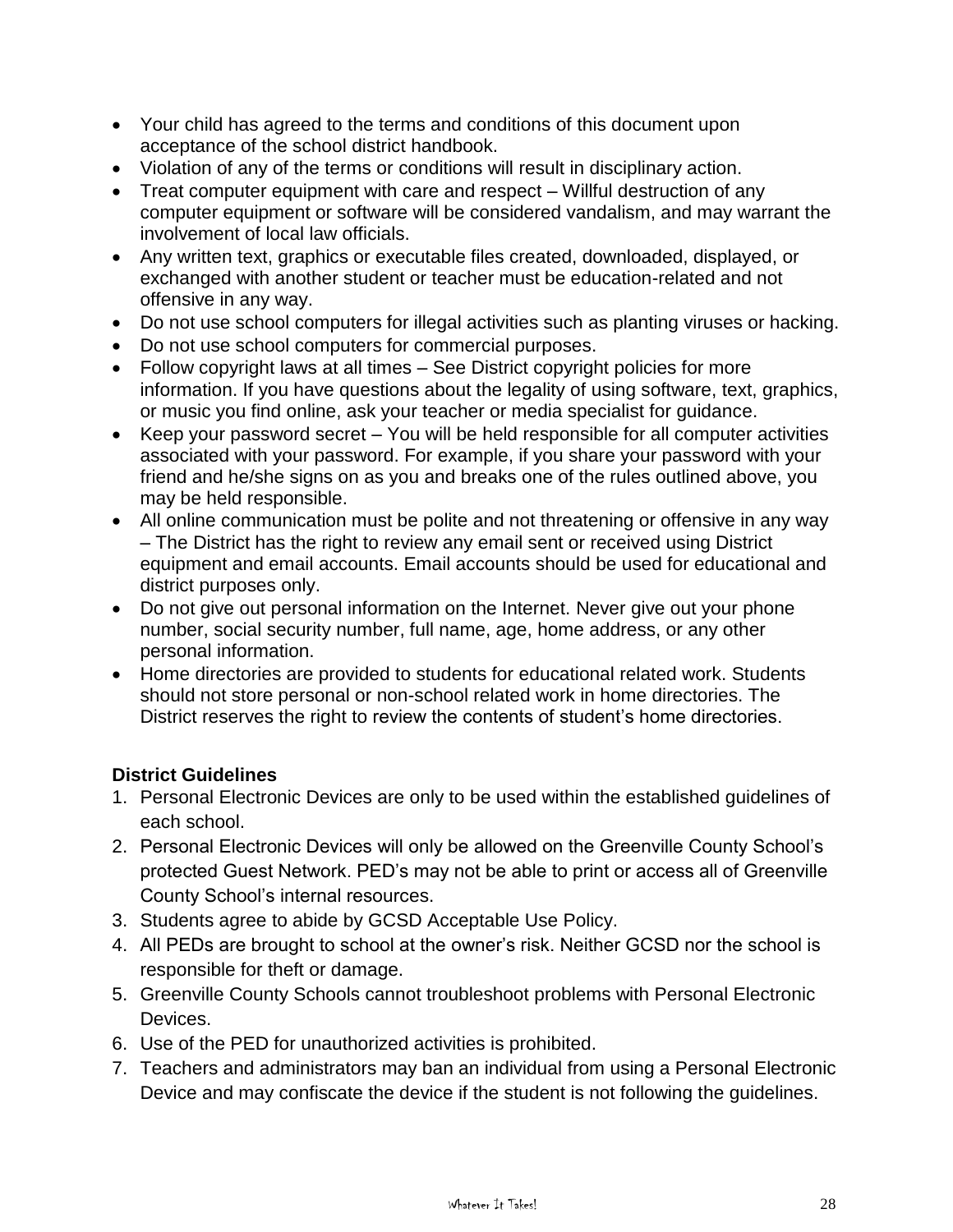Return of the device and continued use of the device at school is contingent upon the outcome of a meeting with the student, parent and administrator.

8. Inappropriate use of Personal Electronic Devices is subject to discipline in accordance with the District's Behavior Code, Board Policy JCDA.

#### **Personal Electronic Device (PED) Policy**

#### **Classroom:**

- Carolina classrooms will all operate using three levels of student PED usage. A colored visual will be used and referenced by teachers so students know their expectation. The visuals will be provided to teachers at the start of the school year.
	- o **Green**: Students are able to use their PEDs freely
	- o **Yellow**: Students can have one headphone in to listen to music but their device needs to be out of sight once getting on task
	- o **Red**: No PED should be seen or heard
- Teachers have full discretion as to what level of PED usage their classroom is operating under at any point. The visuals should be readily available and able to be seen by all students.
- The consequence for a student failing to follow the PED policy will be removal from the classroom or hallway, referral, parent notification, and one day of ISS.

#### **Before School, Class Change, Lunch:**

- Students may use their PEDs before and after school, during class change in the hallways, and at lunch.
- Audio from a personal device must not be played aloud where others can hear it.

#### **Notes:**

- Any student that interacts in a rude or disrespectful way to any school official during this process will automatically receive a referral for disrespect and follow our discipline policy.
- PED, for the purpose of this policy, includes such things as cell phones, ear buds, headphones, iPods, cameras, handheld video games, etc.
- This policy does not deal with the misuse of school assigned devices, which is a separate policy.
- All PEDs brought to school are at the owner's risk and the school assumes or takes on no liability. The school is not responsible for the theft or damage of any students' personal device.

#### **Due Process**

• In order to suspend a student, the appropriate administrator shall inform the student of the specific charge against him/her and notify him/her of the evidence in support of this charge.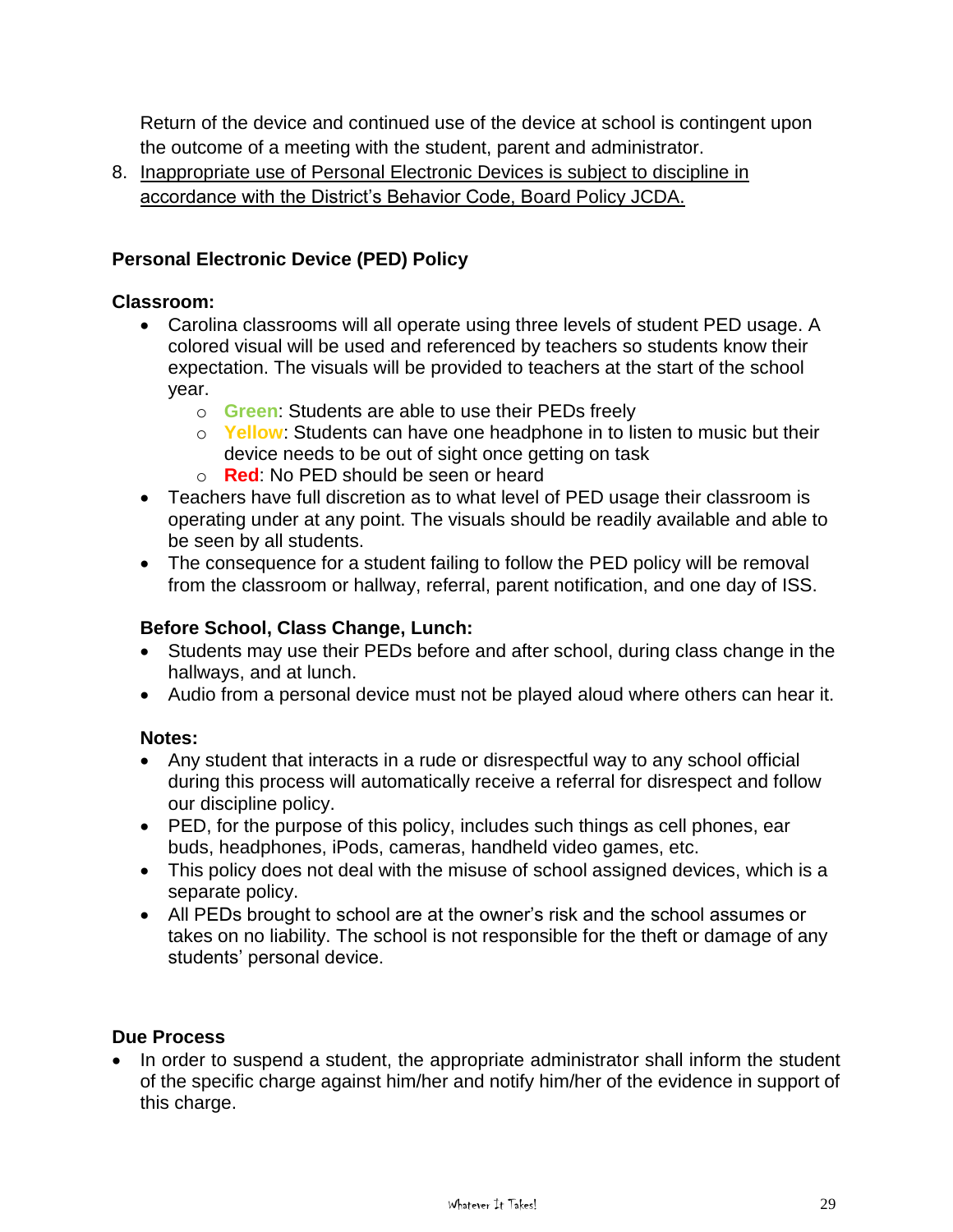- The student must be given an opportunity to refute the charge. If the student challenges the charge and the administrator feels that further investigation is warranted, the administrator should make such an investigation.
- If the administrator determines that the student has committed an offense for which suspension is appropriate, the administrator shall suspend the student from school and notify the student's parents or legal guardian in writing of the reason for the suspension and its length and of a time and place when the administrator will be available for a conference.
- The conference shall be set within two (2) school days of the start of the suspension.
- If a parent/legal guardian cannot come for the student, school personnel may take the student home, so long as the parent is at home to take charge of the student.
- If the administrator cannot reach the parent/legal guardian, the student must stay at school until the end of the school day.

#### **Suspension Appeals**

- If, after the conference with the school administrator, the parent/legal guardian believes the student's suspension was unjustified, an appeal of the suspension may be made to the district superintendent or his designee.
- To appeal a suspension, the parent/legal guardian must write the superintendent within five (5) days after the conference with the school administrator, advising the superintendent of the exact reasons why that administrator's decision should be overturned and the facts that support those reasons.

#### **Alternative Program**

The School District of Greenville County provides a special alternative program for middle and high school students who have consistent difficulty learning in a traditional classroom environment. If referred to and accepted for admittance to this program, students receive small group instruction, counseling and behavior modification. They continue their academic path, but in a special setting away from the mainstream school. Discipline is strictly enforced.

#### **Expectations of Bus Riders**

The School District of Greenville County must ensure that the bus ride to and from school is a safe one. All bus riders are required to follow bus safety rules at all times. Failure to do so will result in disciplinary sanctions, possibly including exclusion from the bus. Usual school disciplinary sanctions, such as suspension and expulsion, may also be imposed.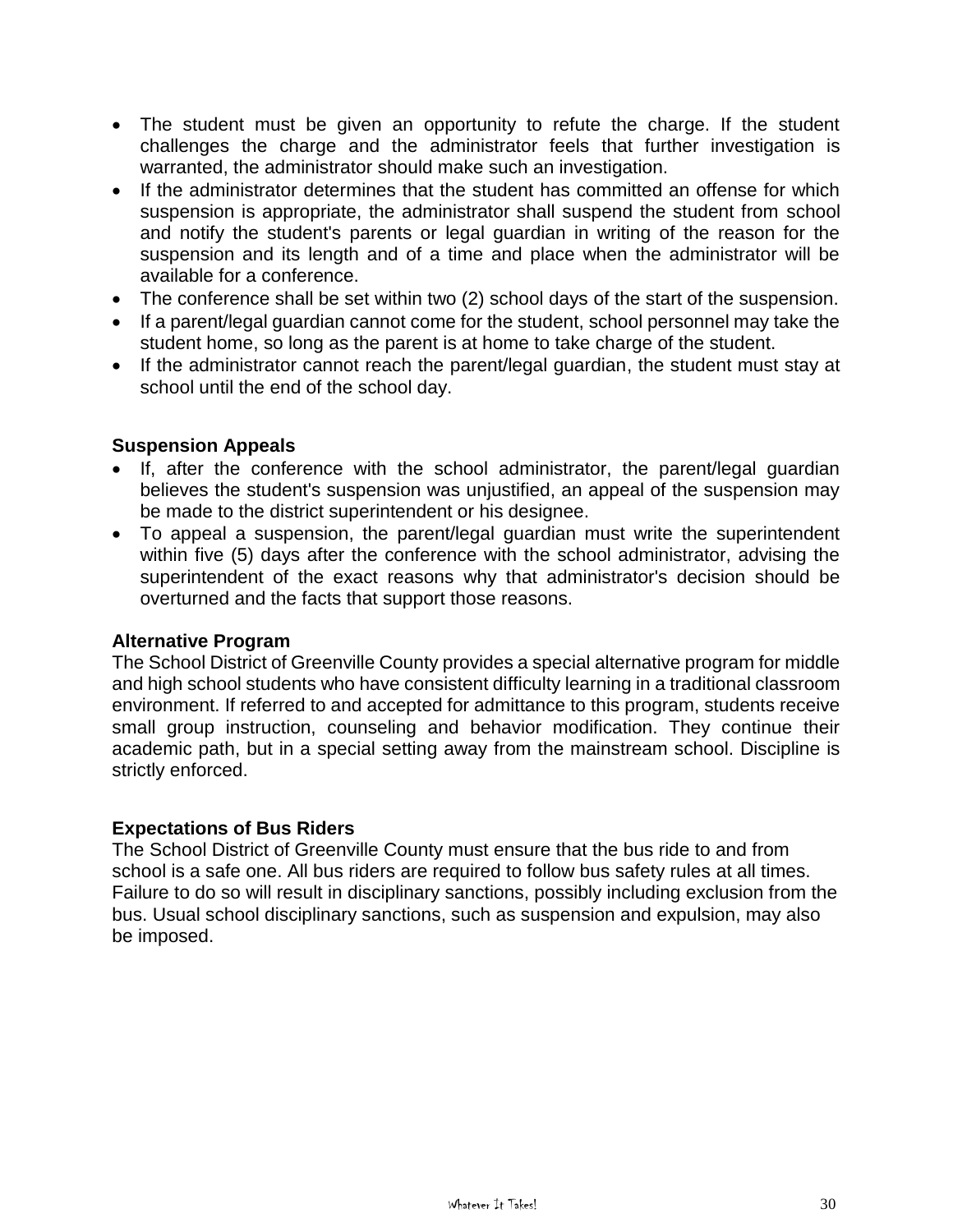# **Student Services**

#### **Cafeteria Services (355-2308)**

- The cafeteria serves breakfast and lunch daily.
	- o Breakfast is free for all students.
	- $\circ$  Lunch is free for all students.
- Students are not to have food delivered to the school by anyone.

\*Prices are subject to change.

#### **Media Center (355-2305)**

- The Media Center is open from 8:30 am until 4:00 pm daily. Students may come to the library at any time during the day with an appropriate reason.
- A pass is not required to enter the library before or after school or during lunch, but at all other times, a pass is required.
- Students' book bags are to be left near the circulation desk while they are in the media center. The student can claim it when he/she leaves.
- The checkout of materials from the library is fully automated. Students may have two items checked out in his/her name at any given time.
- Listed below are the kinds of items available for checkout, the circulation period and fine if overdue. Exceptions can be made to both the time limit and at the request of a teacher. Items may be renewed one time if not in demand.

| Media Type             | <b>Circulation Period</b> | Fine            |
|------------------------|---------------------------|-----------------|
| <b>Books</b>           | Two Weeks                 | $$0.10$ per day |
| <b>Reference Books</b> | Overnight                 | $$0.25$ per day |

#### **Health Room Services (355-2307)**

- Student Emergency Forms must be signed by the parent and kept on file in the Health Room.
- A student must have a pass from his/her teacher to go to the health room.
- If a student is ill and wants to leave school, the nurse must get permission from the student's parent/guardian listed on the Emergency Form.
- Parents are required to bring prescription medication to school and provide Form Med-1 before any prescription medication may be left at the school.
- The nurse may not dispense over-the-counter medication without permission from parents. Students must bring appropriately labeled medication to the nurse and parents must sign the Permission to Administer Medication Sheet.
- Asthma inhalers and other prescribed medicine may be self-administered with signed permission of both parent and physician. Form Med-2 is required before medication is brought to the school.
- Medication that can be taken at home should NOT be brought to school.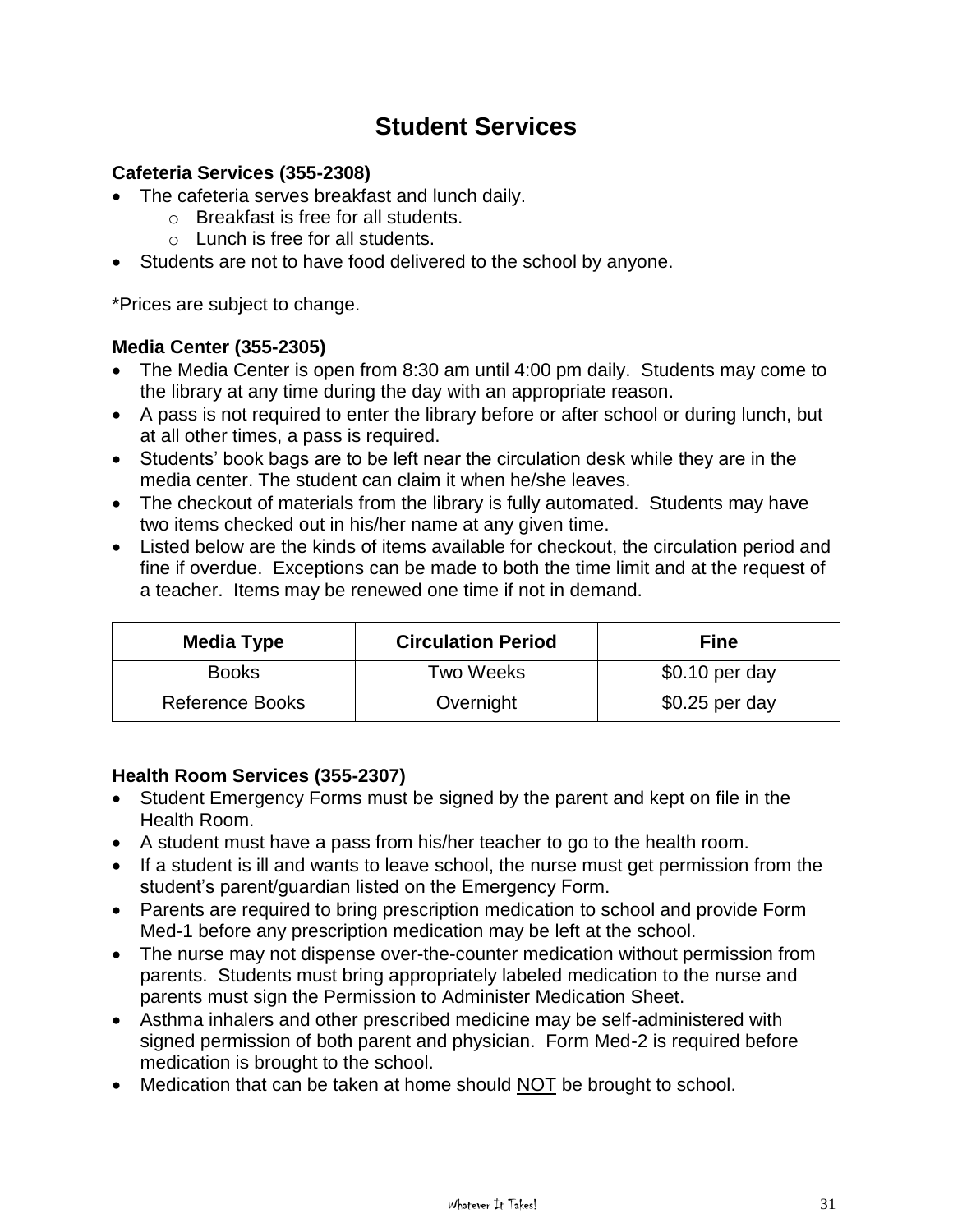#### **Carolina High School Health Clinic (355-2392)**

- School-based Health Care Center.
- Students will benefit from the partnership between On Track Greenville and GHS School-based Health Centers by staying in school.
- Staffed by nurse practitioner.
- On-site testing and treatment for illnesses such as strep throat and flu.
- Sports physicals and treatment for sports injuries
- Check-ups for chronic conditions, like asthma and ADHD.
- Screening for mental health and emotional issues.
- Referrals to medical specialists and community resources.

#### **Guidance Services (355-2304)**

- Parents who wish to confer with a counselor or teacher should contact the guidance department at 355-2304 to schedule an appointment.
- It is the parents'/guardians' responsibility to bring to the attention of the school any handicap their student may have if not previously noted in the student's record.
- If a student moves during the school year, they should report change of address and phone number to the school registrar. It is imperative to have correct student information at all times.

## **Main Office Services (355-2373)**

#### **Visitors**

- Visitors are required to sign in and obtain a visitor's badge from office personnel.
- Visitors are required to show appropriate picture ID.
- Unauthorized visitors on campus are subject to trespassing charges.
- Students are not to invite friends and relatives to visit them during the school day or during lunch.
- State Law 16-551 (from the Code of Laws of South Carolina) and City Ordinance 24- 88 (City of Greenville) establish guidelines for unauthorized persons on a school or university campus.

#### **Lost & Found**

- Articles found on school grounds are to be turned in to the custodians.
- Items may be claimed upon proper identification.
- Items not claimed in a timely manner will be discarded.

#### **Student Messages & Deliveries**

- Only messages from a parent/guardian that are an immediate emergency will be given to students.
- Packages, flowers, balloons, birthday gifts, lunches, etc. will not be delivered to the students.

#### **Student Parking**

• Students must get to school on time. Failure to do so may result in revoked driving privileges.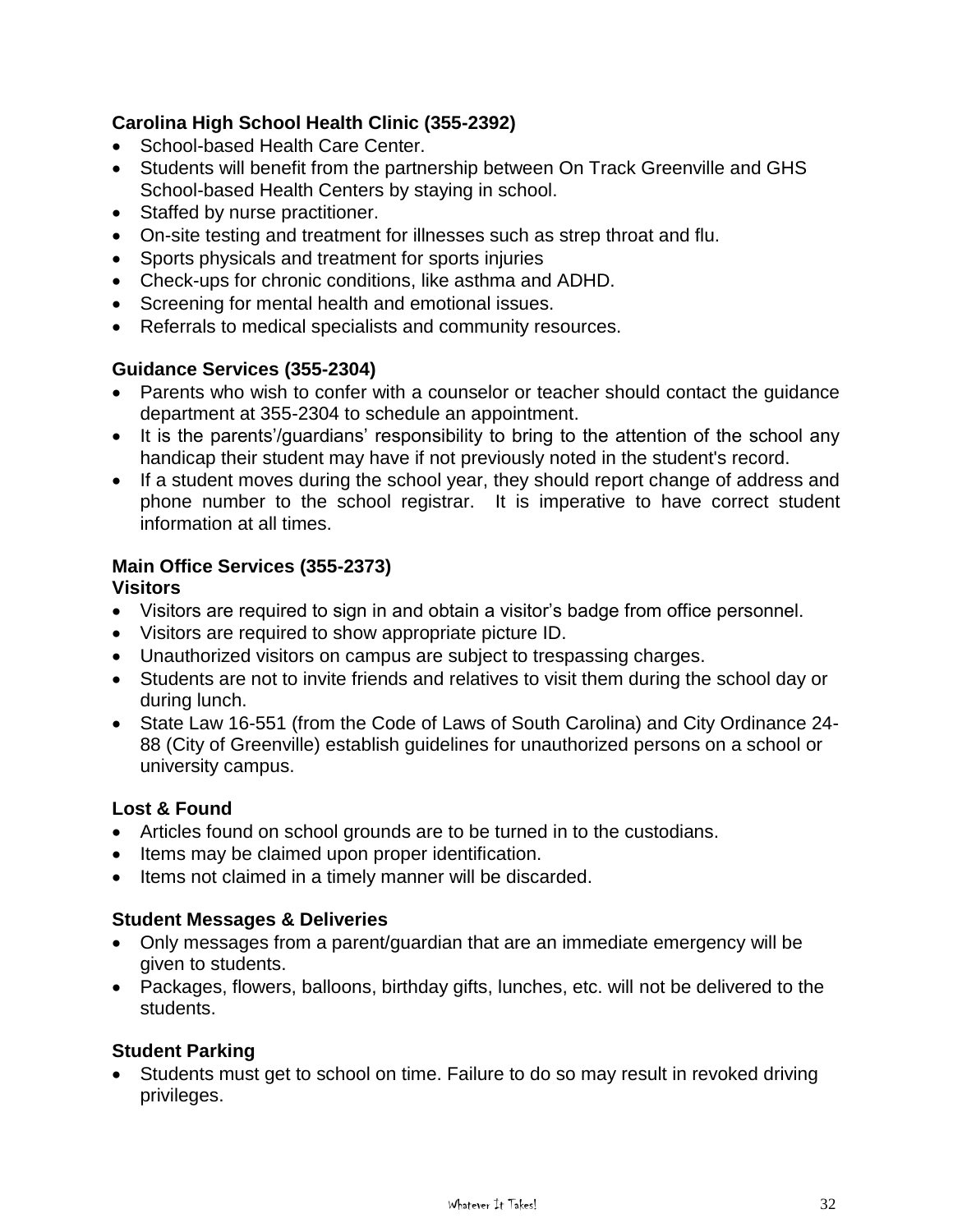- A parking sticker must be purchased for \$20.00 and be placed on the windshield.
- Any student's car without a displayed CHS parking sticker on the windshield may be towed without warning.
- No loitering will be allowed.
- Students will not park in visitors' parking spaces.
- Students taking unauthorized students off campus may lose driving privileges.
- Carolina High School and Academy will not assume responsibility for theft or damage to vehicles driven to school.
- The student parking lot is off limits during school hours.